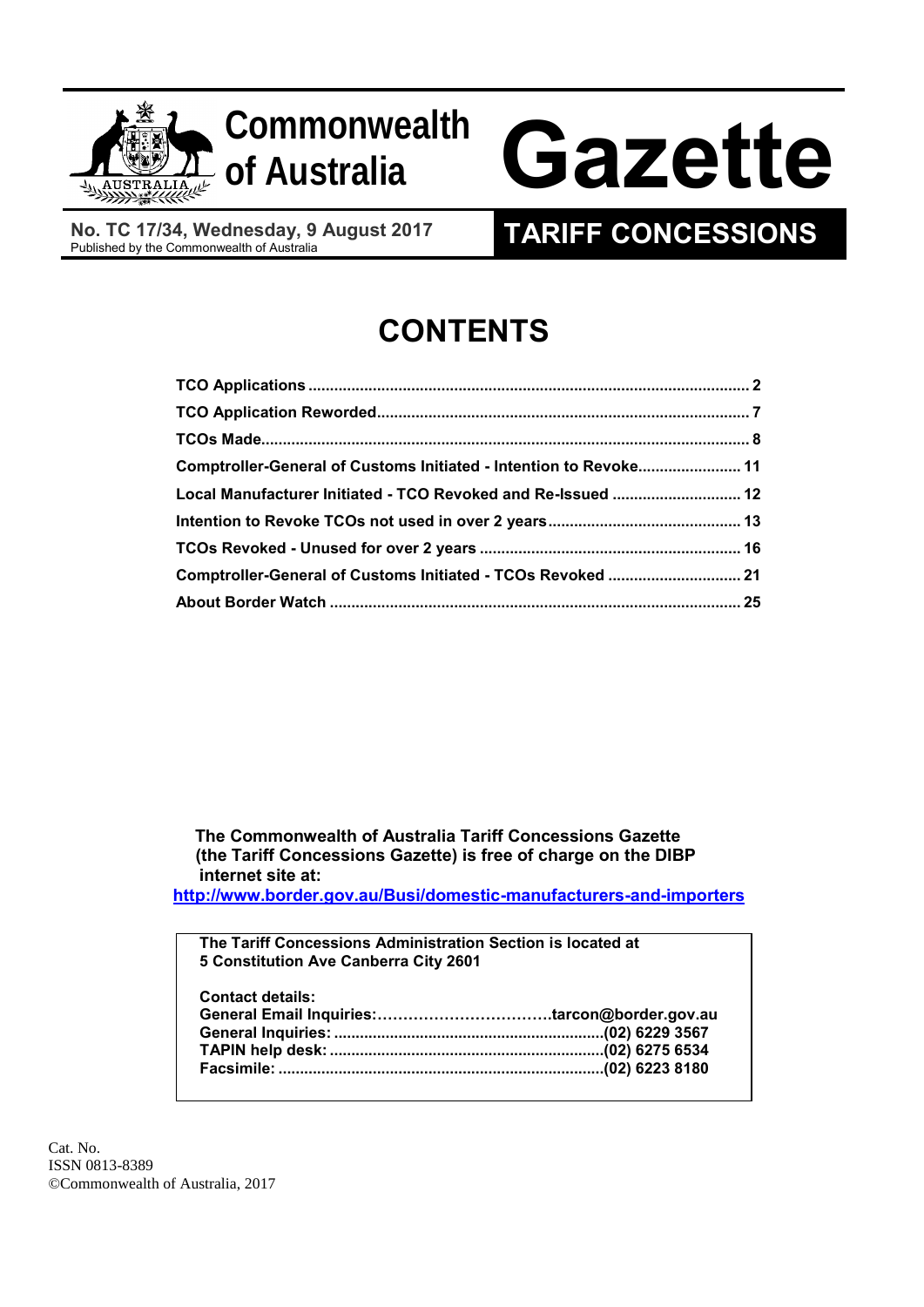### <span id="page-1-0"></span>**CUSTOMS ACT 1901 - NOTICE PURSUANT TO SECTION 269K(1) - APPLICATIONS MADE FOR TARIFF CONCESSION ORDERS**

Applications have been lodged for Tariff Concession Orders for the goods described in the following TABLE.

Australian manufacturers who wish to contest the granting of a Tariff Concession Order for the goods described are invited to lodge a submission in writing in an approved form. Submissions must be lodged within 50 days of the date of publication of this Notice.

The operative date (Op.) and TC reference number follow the description of goods.

To assist local manufacturers, the use(s) to which the goods can be put follow the description of goods.

Objections to the making of TCO submission forms are available at

<http://www.border.gov.au/Forms/Documents/b444.pdf>

Contact: Email tarcon@border.gov.au

|            | Description of Goods including the<br>Customs Tariff Classification                                                                                                                                                                                                                                                                                                                                                                                                                                                |                | Schedule 4 Item Number<br>General Duty Rate |
|------------|--------------------------------------------------------------------------------------------------------------------------------------------------------------------------------------------------------------------------------------------------------------------------------------------------------------------------------------------------------------------------------------------------------------------------------------------------------------------------------------------------------------------|----------------|---------------------------------------------|
| 4202.92.90 | BAGS, SECURITY, having ALL of the following:<br>$(a)$ eyelets;<br>(b) webbing strap;<br>(c) nylon bag<br>Op. 07.07.17                                                                                                                                                                                                                                                                                                                                                                                              | $-$ TC 1773127 | 50                                          |
|            | Stated Use:<br>Locks out odd size and large electrical connecters                                                                                                                                                                                                                                                                                                                                                                                                                                                  |                |                                             |
|            | Applicant: MAYO HARDWARE PTY LTD                                                                                                                                                                                                                                                                                                                                                                                                                                                                                   |                | 5 <sup>8</sup>                              |
| 7309.00.00 | TANKS, ASEPTIC, VACUUM, including ALL of the following:<br>(a) maximum internal pressure NOT less than 5 bars;<br>(b) volume capacity NOT less than 2 000 L;<br>(c) operating nitrogen pressure NOT less than 0.2 bars and NOT<br>greater than 0.4 bars;<br>(d) elliptically shaped upper tank head AND conically shaped<br>lower tank bottom;<br>(e) air AND nitrogen connection ports;<br>(f) aseptic pneumatic valves;<br>(g) feeder pipe sight glass;<br>(h) inspection manhole<br>Op. 07.07.17<br>Stated Use: | $-$ TC 1773340 | 50                                          |
|            | For the aseptic storage of materials such as fruit pieces and<br>sugar syrup                                                                                                                                                                                                                                                                                                                                                                                                                                       |                |                                             |
|            | Applicant: SPC ARDMONA OPERATIONS LTD                                                                                                                                                                                                                                                                                                                                                                                                                                                                              |                | 5 <sup>8</sup>                              |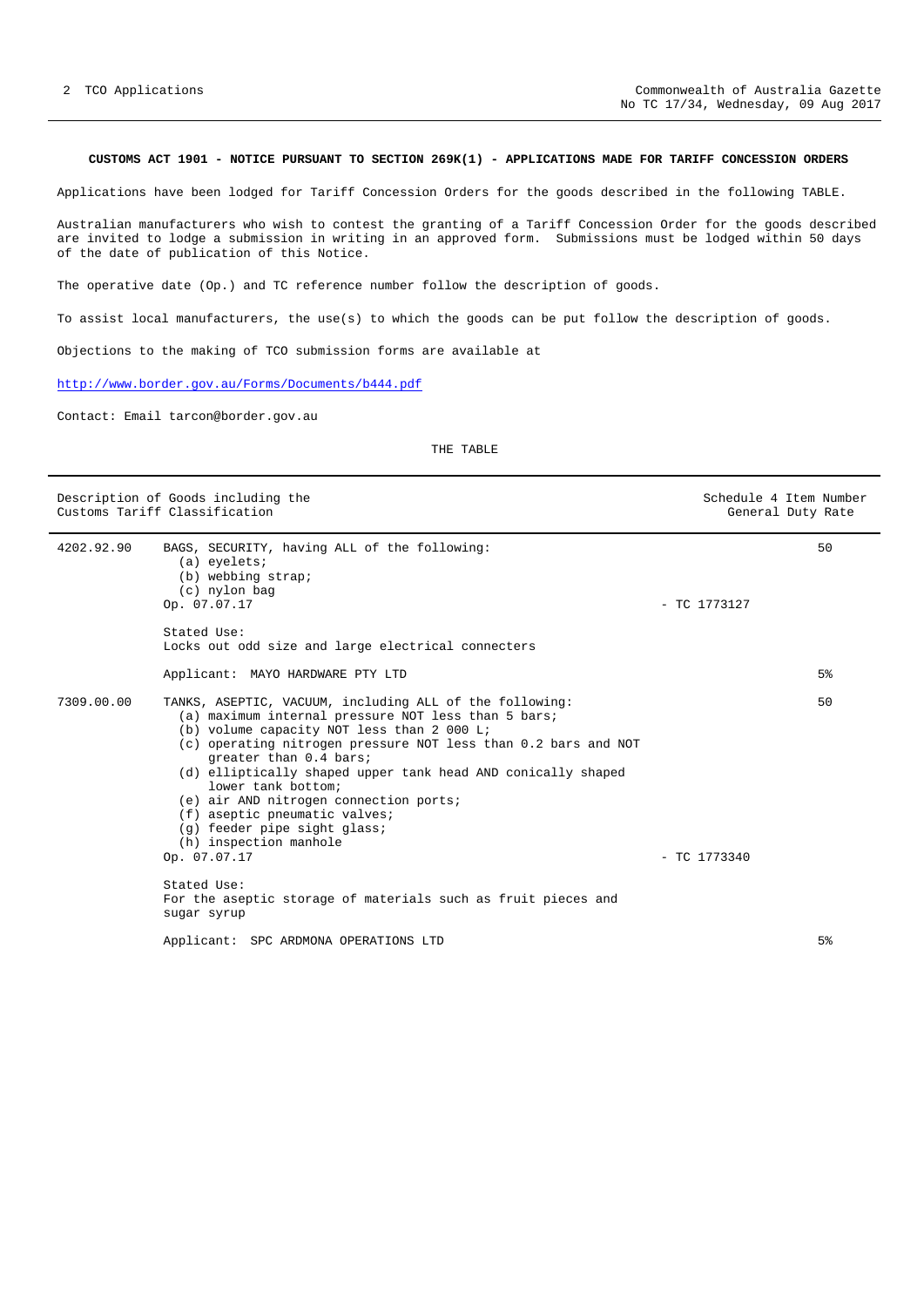| Description of Goods including the<br>Customs Tariff Classification |                                                                                                                                                                                                                                                                                                                                   | Schedule 4 Item Number<br>General Duty Rate |                |
|---------------------------------------------------------------------|-----------------------------------------------------------------------------------------------------------------------------------------------------------------------------------------------------------------------------------------------------------------------------------------------------------------------------------|---------------------------------------------|----------------|
| 7326.90.90                                                          | PIPE MOUNTING COMPONENTS, being ANY of the<br>following:<br>$(a)$ slide sets;<br>(b) blocksets;<br>(c) mounting kits consisting of ALL of the following:<br>(i) threaded stud;<br>(ii) hexagon nut;<br>$(iii)$ rod coupling;<br>(iv) universal joints,<br>(d) universal joints;<br>(e) toggle stud<br>Op. 10.07.17<br>Stated Use: | $-$ TC 1774217                              | 50             |
|                                                                     | Pipe mounting and/or fixing                                                                                                                                                                                                                                                                                                       |                                             |                |
|                                                                     | Applicant: COP-A-MATE PRODUCTS PTY LTD                                                                                                                                                                                                                                                                                            |                                             | 5 <sup>°</sup> |
| 8301.40.00                                                          | LOCKS, having BOTH of the following:<br>(a) deadbolt tubular latch;<br>(b) cylinders<br>Op. 04.07.17                                                                                                                                                                                                                              | $-$ TC 1771694                              | 50             |
|                                                                     | Stated Use:<br>Building doors                                                                                                                                                                                                                                                                                                     |                                             |                |
|                                                                     | Applicant: GAINSBOROUGH HARDWARE INDUSTRIES LTD                                                                                                                                                                                                                                                                                   |                                             | 5 <sup>°</sup> |
| 8301.60.00                                                          | PARTS, LOCK, being cylinders with OR without keys<br>Op. 04.07.17                                                                                                                                                                                                                                                                 | $-$ TC 1771695                              | 50             |
|                                                                     | Stated Use:<br>For building doors                                                                                                                                                                                                                                                                                                 |                                             |                |
|                                                                     | Applicant: GAINSBOROUGH HARDWARE INDUSTRIES LTD                                                                                                                                                                                                                                                                                   |                                             | 5%             |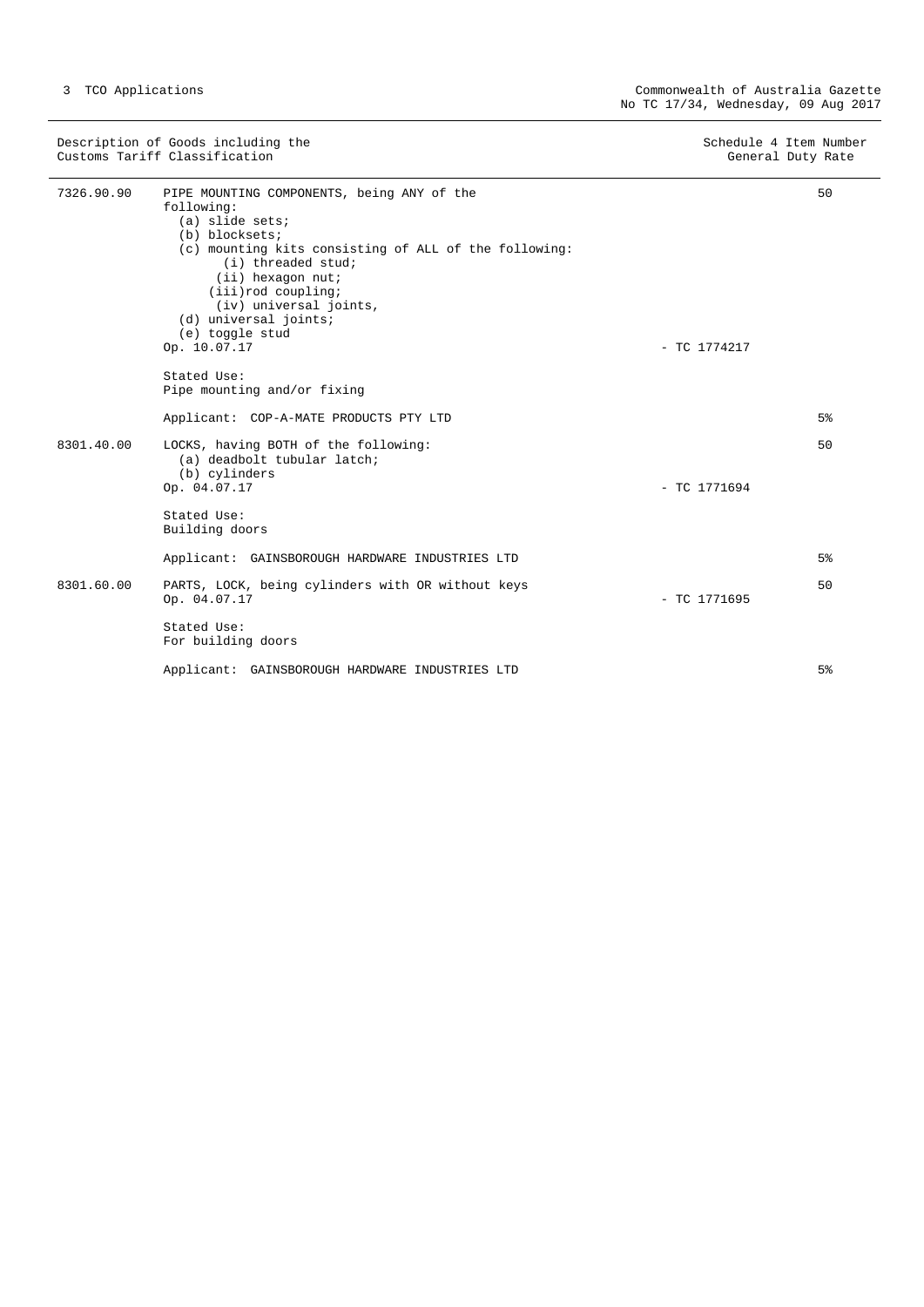|            | Description of Goods including the<br>Customs Tariff Classification                                                                                                                                                                                       | Schedule 4 Item Number<br>General Duty Rate |
|------------|-----------------------------------------------------------------------------------------------------------------------------------------------------------------------------------------------------------------------------------------------------------|---------------------------------------------|
| 8301.60.00 | PARTS, LOCKS, being deadbolts having ALL of the following:<br>(a) tubular latch;<br>(b) strike plate;<br>(c) fixing screws;<br>(d) escutcheons<br>Op. 07.07.17                                                                                            | 50<br>$-$ TC 1773130                        |
|            | Stated Use:<br>Parts for deadbolts used on building doors                                                                                                                                                                                                 |                                             |
|            | Applicant: GAINSBOROUGH HARDWARE INDUSTRIES LTD                                                                                                                                                                                                           | 5%                                          |
| 8302.41.00 | DOOR FURNITURE, LEVER AND/OR KNOB, having BOTH of the following:<br>(a) tubular latch;<br>(b) striker<br>Op. 04.07.17                                                                                                                                     | 50<br>$-$ TC 1771692                        |
|            | Stated Use:<br>Providing passage or privacy function on internal doors and<br>entrance on exterior doors                                                                                                                                                  |                                             |
|            | Applicant: GAINSBOROUGH HARDWARE INDUSTRIES LTD                                                                                                                                                                                                           | 5%                                          |
| 8419.50.90 | HEAT EXCHANGERS, INTERNAL COMBUSTION GAS ENGINE, having BOTH of<br>the following:<br>(a) weight NOT less than 35 kg and NOT greater than 694 kg;                                                                                                          | 50                                          |
|            | (b) cooling ribs and/or fins<br>Op. 12.07.17                                                                                                                                                                                                              | $-$ TC 1775223                              |
|            | Stated Use:<br>For cooling internal combustion gas engines                                                                                                                                                                                                |                                             |
|            | Applicant: CLARKE ENERGY (AUSTRALIA) PTY LTD                                                                                                                                                                                                              | 5%                                          |
| 8422.30.90 | BOX AND/OR CONTAINER WEIGHING AND FILLING MACHINES, programmable<br>logic controlled, having ALL of the following:<br>$(a)$ weighers;<br>(b) fillers;<br>(c) conveyors                                                                                    | 50                                          |
|            | Op. 06.07.17                                                                                                                                                                                                                                              | $-$ TC 1773022                              |
|            | Stated Use:<br>For filling and weighing boxes and containers with goods, such<br>as cherries                                                                                                                                                              |                                             |
|            | Applicant: PROUD SOLUTIONS PTY LTD                                                                                                                                                                                                                        | $5\%$                                       |
| 8428.90.00 | MASTS, TELESCOPIC, including ANY of the following:<br>(a) hand operated winch height adjuster;<br>(b) motor driven height adjuster;<br>(c) pneumatic driven height adjuster                                                                               | 50                                          |
|            | Op. 07.07.17<br>Stated Use:<br>For communications testing, surveillance and lighting purposes.<br>The masts can be used on vehicles, trailers, shelters or for<br>field deployment                                                                        | - TC 1773878                                |
|            | Applicant: CBO TELECOMMUNICATIONS PTY LTD                                                                                                                                                                                                                 | 5%                                          |
| 8441.80.10 | REWINDERS, including ALL of the following:<br>(a) speed NOT greater than 2 000 m/min;<br>(b) finished reel NOT greater than 2 600 mm;<br>(c) trim width NOT greater than 7 000 mm;<br>(d) carrying drums diameter NOT greater than 900 mm<br>Op. 04.07.17 | 50<br>$-$ TC 1771207                        |
|            | Stated Use:<br>To wind toilet and similar tissues onto a cardboard core as a<br>final part of the manufacturing process                                                                                                                                   |                                             |
|            | Applicant: ENCORE TISSUE (AUST) PTY LTD                                                                                                                                                                                                                   | 5%                                          |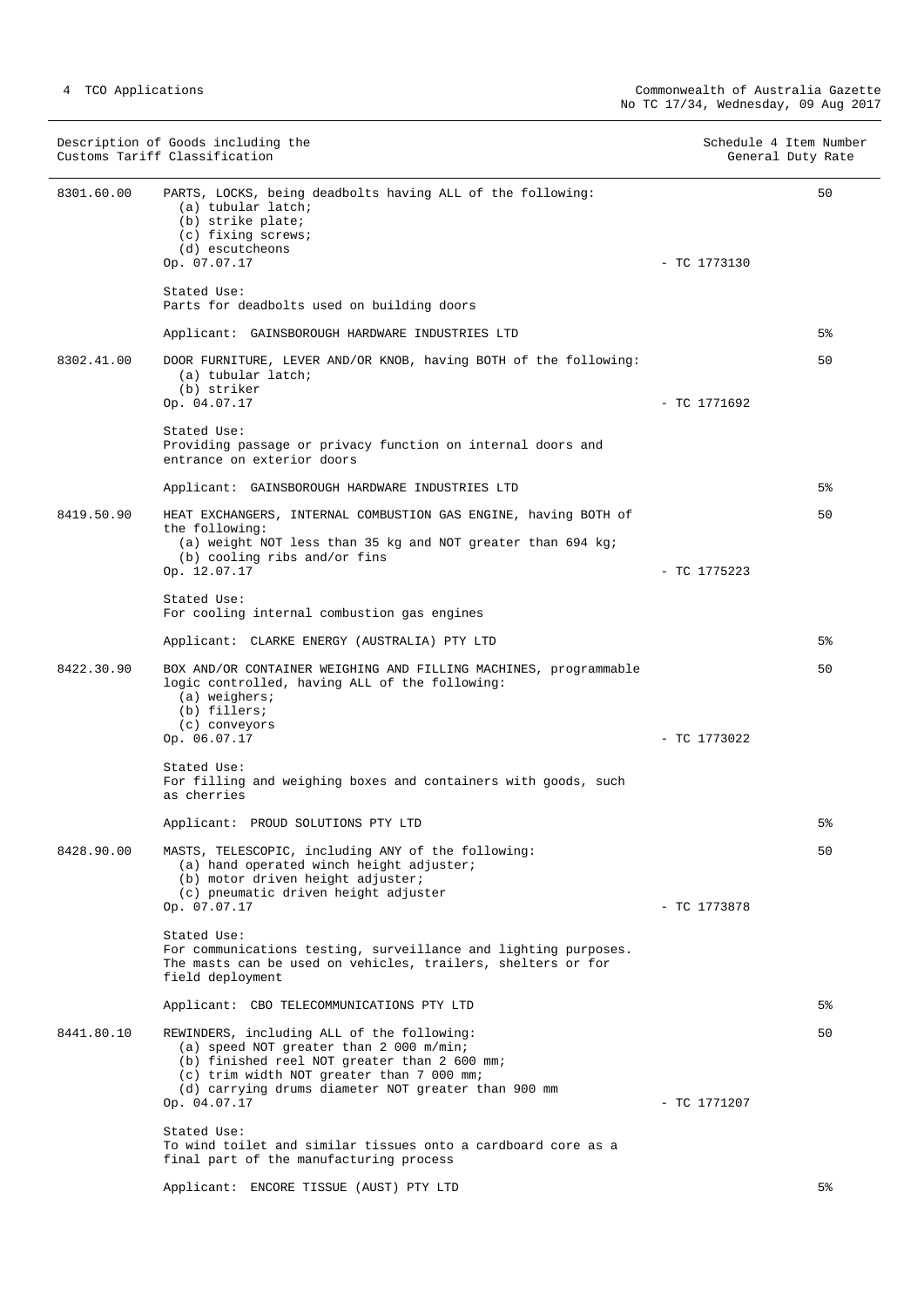Description of Goods including the Schedule 4 Item Number<br>
Customs Tariff Classification (Seneral Duty Rate) Customs Tariff Classification 8479.89.90 DIVER CONTROL AND SUPPORT SYSTEM, having ALL of the following: (a) electrical AND/OR gas umbilicals; (b) hydraulic power units; (c) safety equipment, being ALL of the following: (i) breathing cylinders AND masks; (ii) gas tester; (iii) life jackets; (iv) resuscitator;  $(v)$  dive harness; (vi) fire extinguishers; (vii) dive cylinder; (viii) stretcher; (ix) oxygen analyser, (d) compressors; (e) filters; (f) air receiver tanks; (g) workshop tools, being ALL of the following: (i) sockets; (ii) drill; (iii) screw drivers; (iv) wire brush; (v) tape measures; (vi) wrenches; (vii) hammers; (viii) pliers; (ix) spanners;  $(x)$  saws; (xi) hot air gun, (h) diver communications, being ALL of the following: (i) phones; (ii) radios; (iii) headphones; (iv) video cameras; (v) monitors; (vi) video receivers; (vii) speakers; (viii) microphones, (i) gas control panels; (j) decompression chamber; (k) clump weight; (l) dive baskets; (m) hydraulic launch AND recovery frames, including BOTH of the following: (i) winches; (ii) guides Op. 07.07.17 - TC 1773881 Stated Use: To maintain life support for divers by monitoring and controlling the dive gas and communications from the surface to reduce the risks associated with deep sea diving Applicant: DOF SUBSEA AUSTRALIA PTY LTD 50 5% 8536.50.99 SWITCH SYSTEM, having at least one of the following: (a) switch mechanism, having BOTH of the following: (i) operating voltage NOT greater than 240; (ii) maximum load NOT greater than 6 A, (b) remote mechanism; (c) dimmer mechanism, having BOTH of the following: (i) operating voltage NOT greater than 240 VAC: (ii) maximum load NOT greater than 350 W Op. 20.07.17 - TC 1778495 Stated Use: Adjustment and control of lighting Applicant: SCHNEIDER ELECTRIC (AUSTRALIA) PTY LTD 50 5%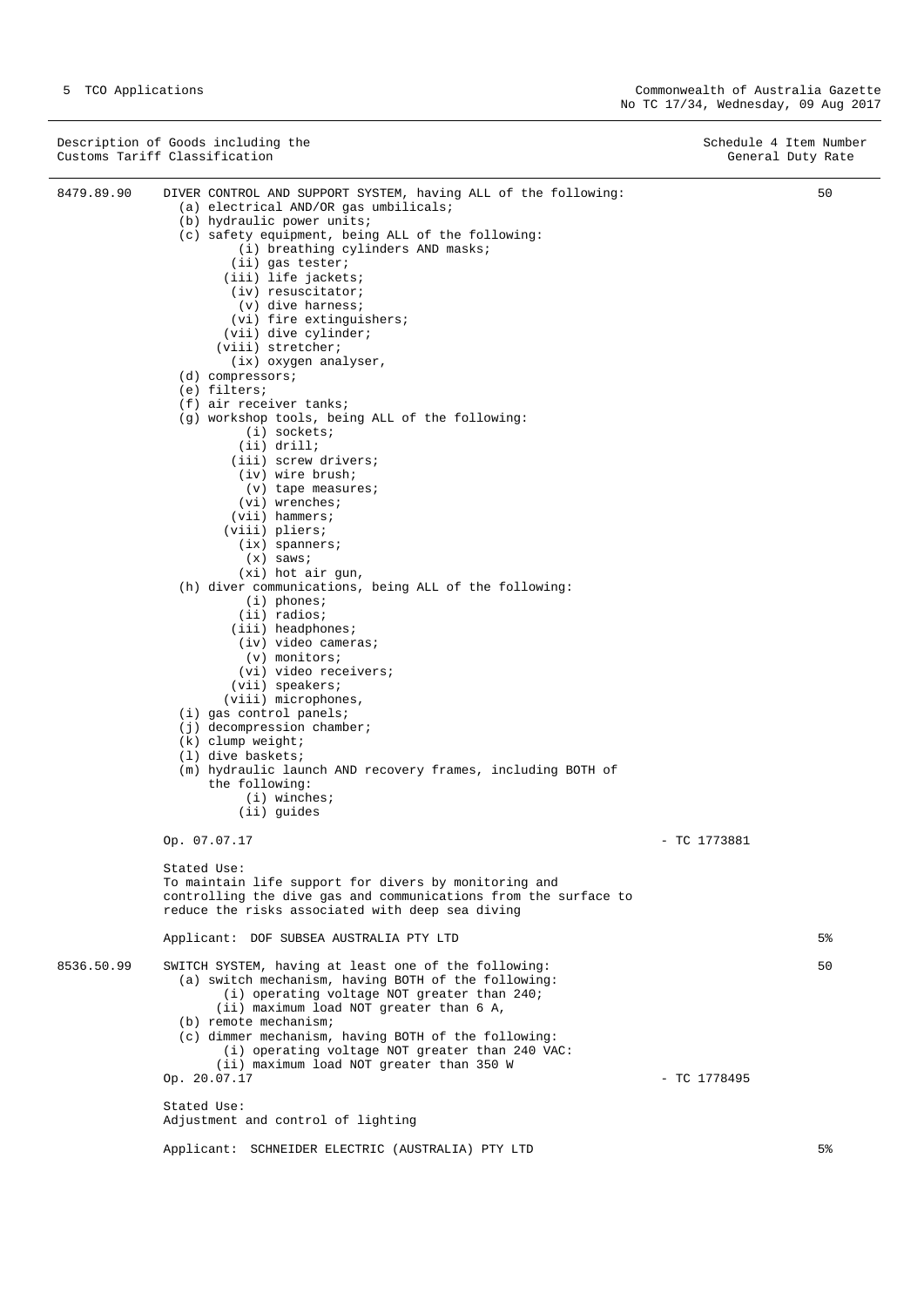| Description of Goods including the<br>Customs Tariff Classification |                                                                                                                                                                                                                                                                                                                              | Schedule 4 Item Number<br>General Duty Rate |
|---------------------------------------------------------------------|------------------------------------------------------------------------------------------------------------------------------------------------------------------------------------------------------------------------------------------------------------------------------------------------------------------------------|---------------------------------------------|
| 8544.30.00                                                          | ASSEMBLIES, CABLE, consisting of ALL of the following:<br>(a) cross-linked polymer AND/OR polyethylene foam sheath<br>insulation;<br>(b) sheath AND electrical connectors;<br>(c) cables<br>Op. 06.07.17<br>Stated Use:<br>To protect power and signal cables or wiring from high<br>temperatures or fluid contact corrosion | 50<br>$-$ TC 1773026                        |
|                                                                     | Applicant: HUBER & SUHNER (AUSTRALIA) PTY LTD                                                                                                                                                                                                                                                                                | 5%                                          |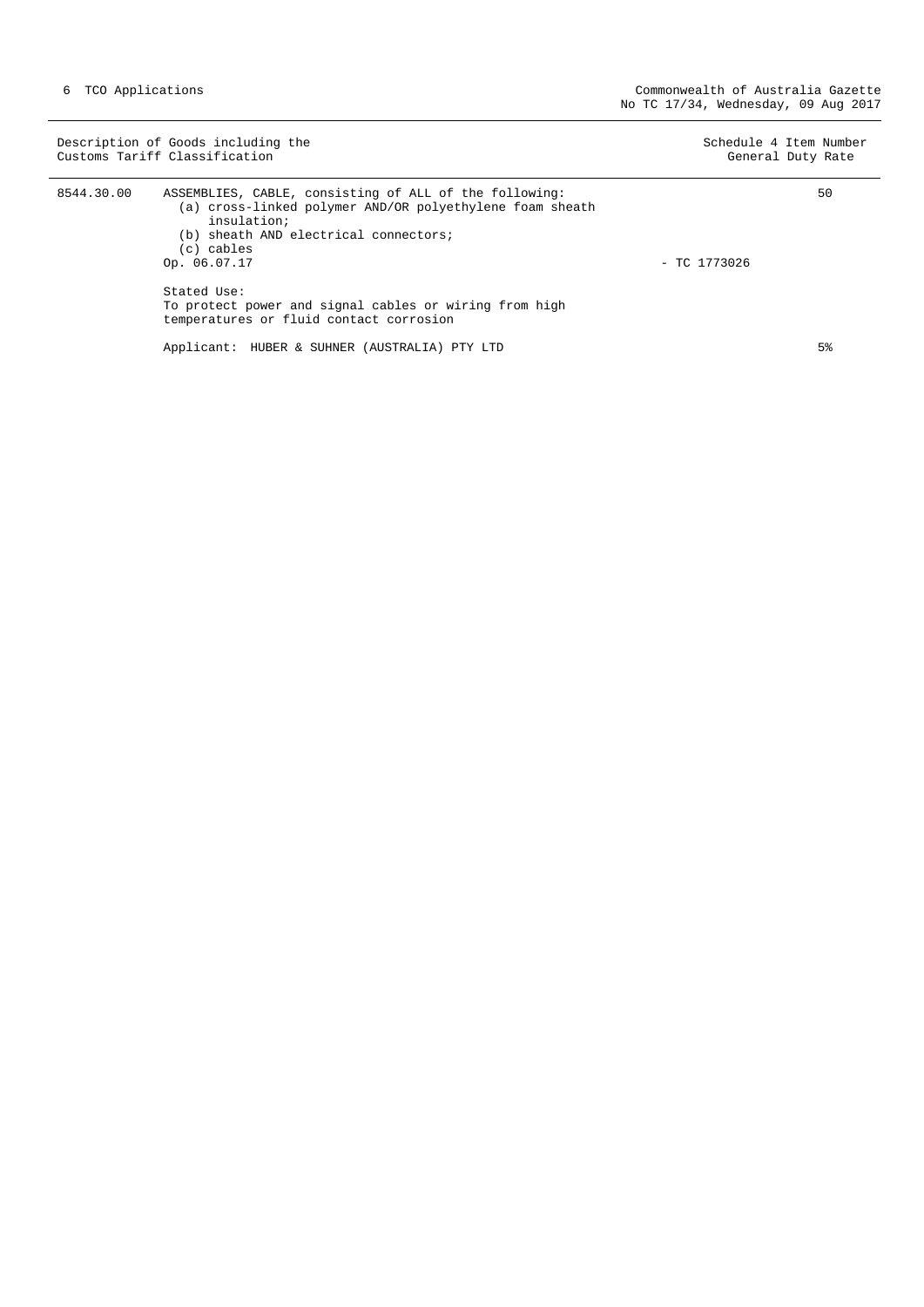Schedule 4 Item Number

#### **CUSTOMS ACT 1901**

#### <span id="page-6-0"></span>**NOTICE PURSUANT TO SECTION 269L(4B)(b) - PROPOSAL TO AMEND DESCRIPTION OF GOODS FOLLOWING AN OBJECTION SUBMISSION**

Amended description has been proposed for the Tariff Concession Order application shown in the following TABLE.

Australian manufacturers who consider that there are reasons why the Tariff Concession Order as proposed to be amended should not be made are invited to lodge a submission. Submissions must be lodged no later than 14 days after the publication of this Notice.

The operative date (Op.) and TC reference number follow the description of goods.

To assist local manufacturers, the use(s) to which the goods can be put follow the description of goods.

Contact: Email tarcon@border.gov.au

### THE TABLE

| Description of Goods including the |
|------------------------------------|
| Customs Tariff Classification      |

| 8428.90.00 | PALLETISING SYSTEM, programmable logic controlled, including ALL |                | 50 |
|------------|------------------------------------------------------------------|----------------|----|
|            | of the following:                                                |                |    |
|            | (a) layer palletising machines, including BOTH of the            |                |    |
|            | following:                                                       |                |    |
|            | (i) hoist with a retractable layer plate;                        |                |    |
|            | (ii) layer pusher AND aligner,                                   |                |    |
|            | (b) conveyors AND/OR conveyor belts;                             |                |    |
|            | (c) pallet de-stackers;                                          |                |    |
|            | (d) cardboard layer sheet inserter;                              |                |    |
|            | (e) access platform, including BOTH of the following:            |                |    |
|            | $(i)$ stairs;                                                    |                |    |
|            | (ii) metal grid floors AND/OR walls,                             |                |    |
|            | $(f)$ parcel stoppers;                                           |                |    |
|            | (g) isolator circuit breakers;                                   |                |    |
|            | $(h)$ control panel;                                             |                |    |
|            | (i) barcode readers;                                             |                |    |
|            | (j) parcel gripping AND hoisting machine;                        |                |    |
|            | (k) parcel turners AND aligners                                  |                |    |
|            | Op. 19.04.17                                                     | $-$ TC 1741631 |    |
|            | Stated Use:                                                      |                |    |
|            | For de-stacking pallets, forming pallet layers, depositing       |                |    |
|            | layers onto pallets, multi parcel stacking, turning and aligning |                |    |
|            | parcels. Also for inserting cardboard layers between pallets and |                |    |
|            | for transporting pallets                                         |                |    |
|            |                                                                  |                |    |

Applicant: DEMATIC PTY LTD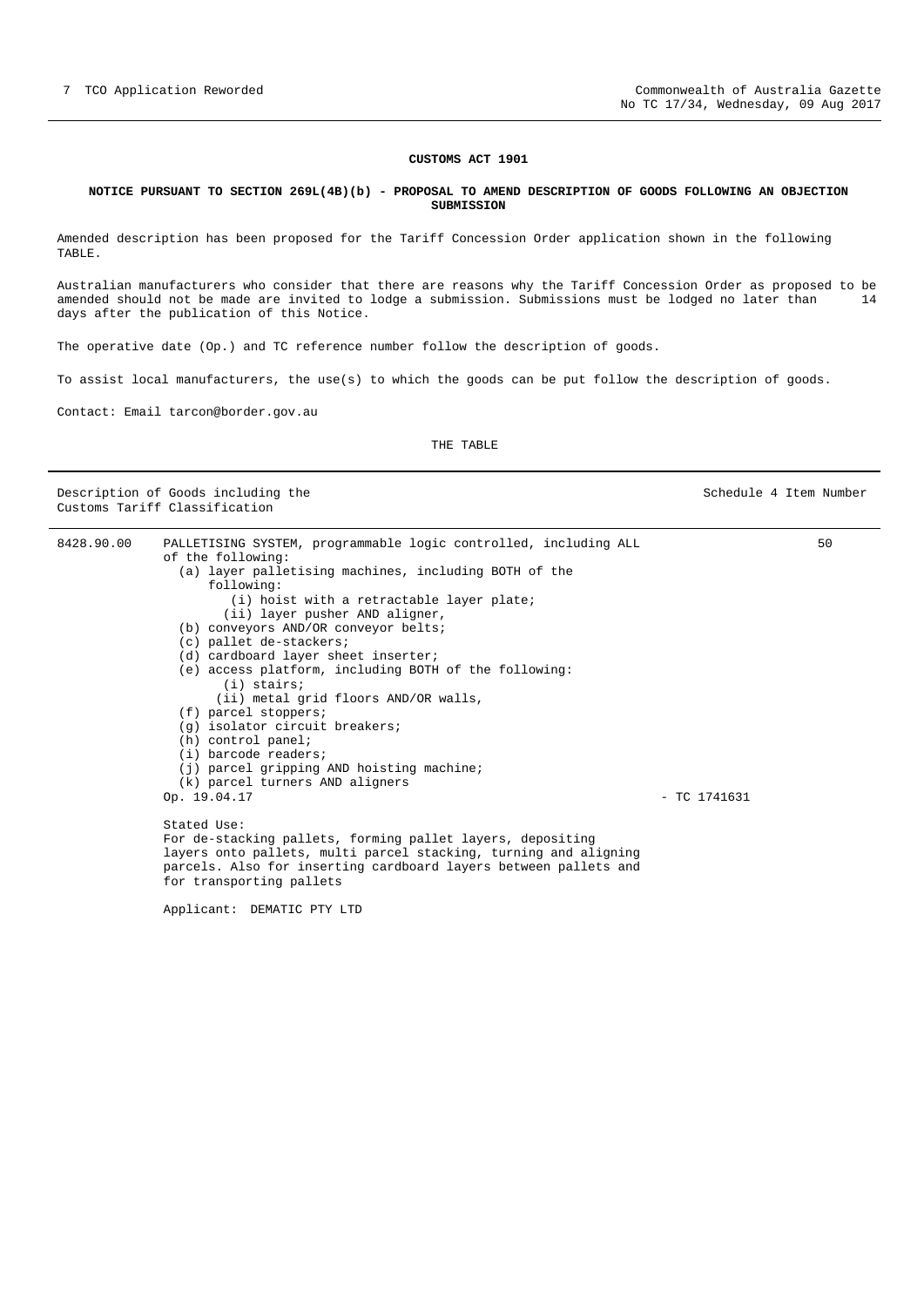Schedule 4 Item Number

50

50

50

50

50

50

### **CUSTOMS ACT 1901 - NOTICE PURSUANT TO SECTION 269R(1) - TARIFF CONCESSION ORDERS MADE**

<span id="page-7-0"></span>Tariff Concession Orders have been made for the goods described in the following TABLE.

7210.49.00 SHEETS, flat rolled, non-alloy steel, hot dipped galvanized zinc

coated, having ALL of the following:

(a) yield strength NOT less than 450 MPa;

 (g) fences AND doors AND safety barriers; (h) electrical cabling AND cabinets

The operative date (Op.) and TC reference No. follow the description of goods. Local manufacturers of substitutable goods may request the revocation of TCOs at any time.

Contact: Email tarcon@border.gov.au

THE TABLE

|  |  | Description of Goods including the |  |
|--|--|------------------------------------|--|
|  |  | Customs Tariff Classification      |  |

|            | (b) tensile strength NOT less than 480 MPa;                                                                                                                                                                                             |                                   |              |
|------------|-----------------------------------------------------------------------------------------------------------------------------------------------------------------------------------------------------------------------------------------|-----------------------------------|--------------|
|            | (c) total elongation NOT less than 10%;                                                                                                                                                                                                 |                                   |              |
|            | (d) total coating mass on ALL sides NOT less than 275 $q/m2i$                                                                                                                                                                           |                                   |              |
|            | (e) thickness 4.0 mm AND width 1 200 mm AND length 2 160 mm                                                                                                                                                                             |                                   |              |
|            | For the purposes of this Order, tolerances allowable for<br>specification (e) are as follows:<br>$(i)$ thickness $+/- 0.2$ mm;<br>$(ii)$ width $+/-$ 5 mm;<br>$(iii)$ length $+/-$ 10 mm                                                |                                   |              |
|            | Op. 16.05.17                                                                                                                                                                                                                            | Dec. date $04.08.17$ - TC 1750287 |              |
| 8309.90.00 | CLOSURES, CAN END, resealable, including ALL of the following:<br>$(a)$ outer ring;<br>(b) aluminium foil membrane;<br>$(c)$ plug;<br>(d) diameter NOT less than 103 mm                                                                 |                                   |              |
|            | Op. 21.03.17                                                                                                                                                                                                                            | Dec. date 02.08.17                | - TC 1730996 |
| 8421.99.90 | PARTS, FILTER PRESS, being plates AND/OR frames                                                                                                                                                                                         |                                   |              |
|            | Op. 04.05.17                                                                                                                                                                                                                            | Dec. date 03.08.17                | - TC 1745904 |
| 8422.30.90 | BOTTLE RINSING AND FILLING AND SEALING AND LABELLING MACHINES,<br>including ALL of the following:<br>(a) mono block rinsers;<br>(b) fillers;<br>(c) cappers AND/OR corkers;<br>(d) labellers                                            |                                   |              |
|            | Op. 04.05.17                                                                                                                                                                                                                            | Dec. date 03.08.17 - TC 1746327   |              |
| 8422.30.90 | MEDICAL PLASTIC SATCHEL FILLING, SEALING AND LABELLING MACHINES,<br>incorporating a printer, with OR without pill, ampoule, bottle<br>OR medical kit feeders                                                                            |                                   |              |
|            | Op. 09.05.17                                                                                                                                                                                                                            | Dec. date 02.08.17                | - TC 1747551 |
| 8428.90.00 | PALLETISE AND DEPALLETISE HANDLING SYSTEM, SORT AND PICK, GAS<br>CYLINDER, programmable logic controlled, including ALL of the<br>following:<br>$(a)$ 6-axis robot cell;<br>(b) gas cylinder transfer gantry robot including ALL of the |                                   |              |
|            | following:<br>$(i)$ bridge unit;<br>(ii) vertical module;<br>(iii) gantry structure,                                                                                                                                                    |                                   |              |
|            | $(c)$ robot grippers;                                                                                                                                                                                                                   |                                   |              |
|            | $(d)$ robot controls;                                                                                                                                                                                                                   |                                   |              |
|            | (e) pallet AND/OR palletised gas cylinder turntables;                                                                                                                                                                                   |                                   |              |
|            | (f) gas cylinder pallets;                                                                                                                                                                                                               |                                   |              |

Op. 04.05.17 Dec. date 03.08.17 - TC 1746323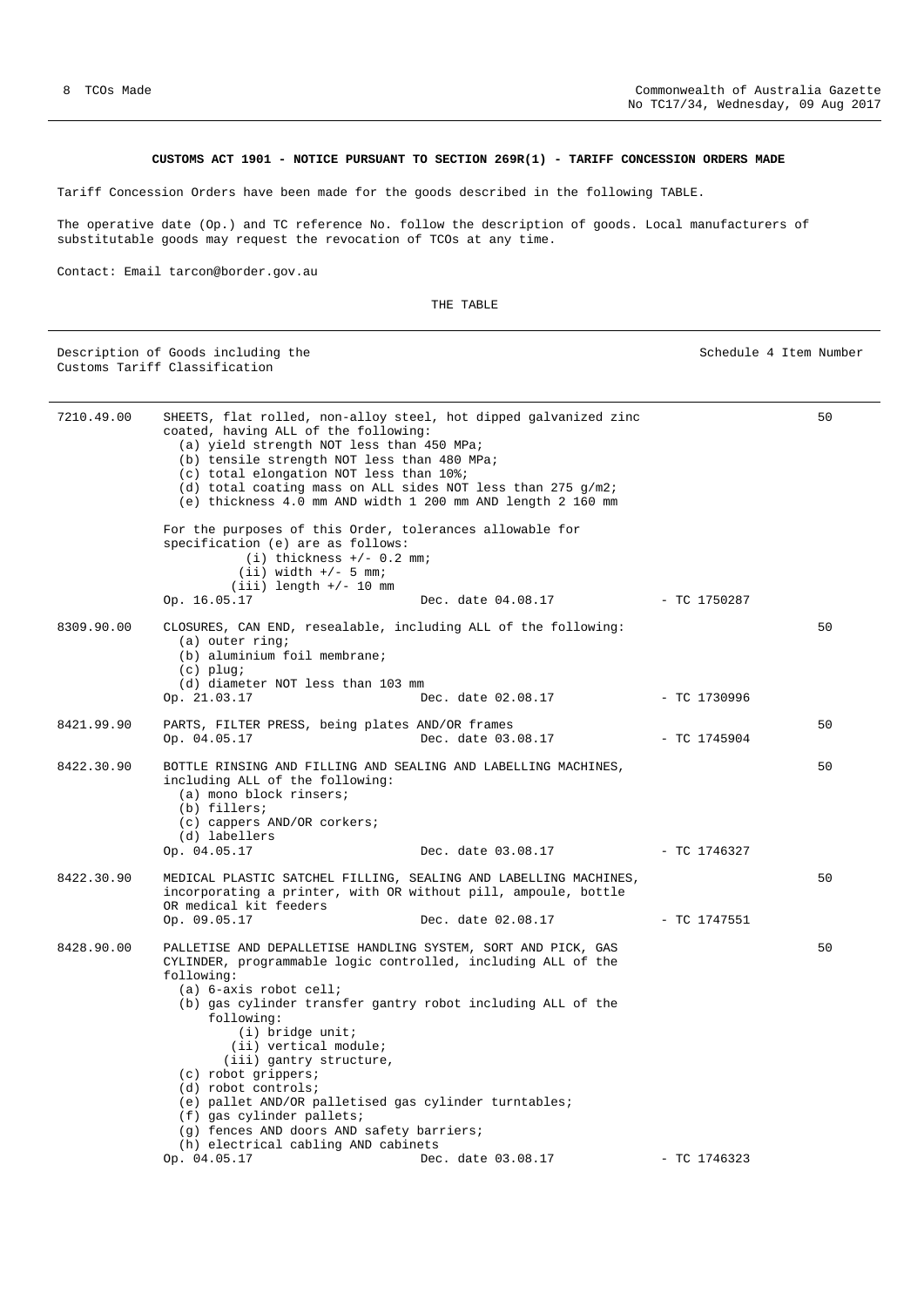|            | Description of Goods including the<br>Customs Tariff Classification                                                                                                                                                                                                                                                                                                                                                                                                                                  |                                                                                      |                | Schedule 4 Item Number<br>Last Date of Effect<br>General Duty Rate |
|------------|------------------------------------------------------------------------------------------------------------------------------------------------------------------------------------------------------------------------------------------------------------------------------------------------------------------------------------------------------------------------------------------------------------------------------------------------------------------------------------------------------|--------------------------------------------------------------------------------------|----------------|--------------------------------------------------------------------|
| 8428.90.00 | STORAGE AND RETRIEVAL MACHINES, REEL AND/OR TRAY, having BOTH<br>of the following:<br>(a) barcode scanners;<br>(b) record keeping software                                                                                                                                                                                                                                                                                                                                                           |                                                                                      |                | 50                                                                 |
|            | Op. 04.05.17                                                                                                                                                                                                                                                                                                                                                                                                                                                                                         | Dec. date 03.08.17                                                                   | $-$ TC 1746332 |                                                                    |
| 8428.90.00 | ROTARY TABLES AND CONVEYOR BELTS, programmable logic controlled,<br>incorporating conveyed goods holding rails<br>Op. 10.05.17                                                                                                                                                                                                                                                                                                                                                                       | Dec. date 02.08.17                                                                   | - TC 1747838   | 50                                                                 |
| 8477.59.00 | EXPANDABLE POLYSTYRENE SHAPE MOULDING PLANT, including ALL of<br>the following:<br>$(a)$ shape moulders;<br>$(b)$ moulds;<br>$(c)$ pre-expander;<br>(d) fluid bed;<br>(e) loading screw;<br>$(f)$ granulator;<br>(g) deduster;<br>$(h)$ hoppers;<br>(i) electrical controls;<br>$(i)$ condensers;<br>$(k)$ valves;<br>$(1)$ filler quns;<br>$(m)$ tanks;<br>$(n)$ cooling fan;<br>(o) conveyors;<br>$(p)$ pipes;<br>$(q)$ hoists;<br>$(r)$ unloaders;<br>(s) safety fences AND gates<br>Op. 03.05.17 | Dec. date 03.08.17                                                                   | - TC 1745727   | 50                                                                 |
| 8479.89.90 | NAPPY CORE MACHINES, having ALL of the following:<br>(a) filtration unit;<br>(b) powder meters AND conveyors;<br>(c) core forming drum<br>Op. 11.05.17                                                                                                                                                                                                                                                                                                                                               | Dec. date 02.08.17                                                                   | - TC 1748671   | 50                                                                 |
| 8479.89.90 | CORE WRAPPING AND CUTTING MACHINES, NAPPY, having ALL of the<br>following:<br>(a) core wrap unwinding AND splicing module;<br>(b) acquisition layer unwinding AND splicing module;<br>(c) combined acquisition layer applicator AND core cutting<br>module, including gluing module<br>Op. 11.05.17                                                                                                                                                                                                  | Dec. date 02.08.17                                                                   | $-$ TC 1748674 | 50                                                                 |
| 8479.89.90 | NAPPY EAR FABRICATION AND APPLICATION MACHINE, having ALL of the<br>following:<br>(a) integrated nappy back ear unwinding AND splicing AND<br>shaping module;<br>(b) integrated nappy front ear unwinding and splicing module;<br>module, including gluing module;<br>(d) nappy back ear bonding unit;<br>(e) front ear shaping AND cutting unit;<br>(f) back ear shaping AND cutting unit;<br>(q) back ear transport AND application AND cutting unit,<br>including gluing module<br>Op. 11.05.17   | (c) integrated front ear transport AND application AND cutting<br>Dec. date 02.08.17 | $-$ TC 1748678 | 50                                                                 |
| 8479.89.90 | FOLDING AND CUTTING MACHINES, NAPPY                                                                                                                                                                                                                                                                                                                                                                                                                                                                  |                                                                                      |                | 50                                                                 |
|            | Op. 11.05.17                                                                                                                                                                                                                                                                                                                                                                                                                                                                                         | Dec. date 02.08.17                                                                   | $-$ TC 1748686 |                                                                    |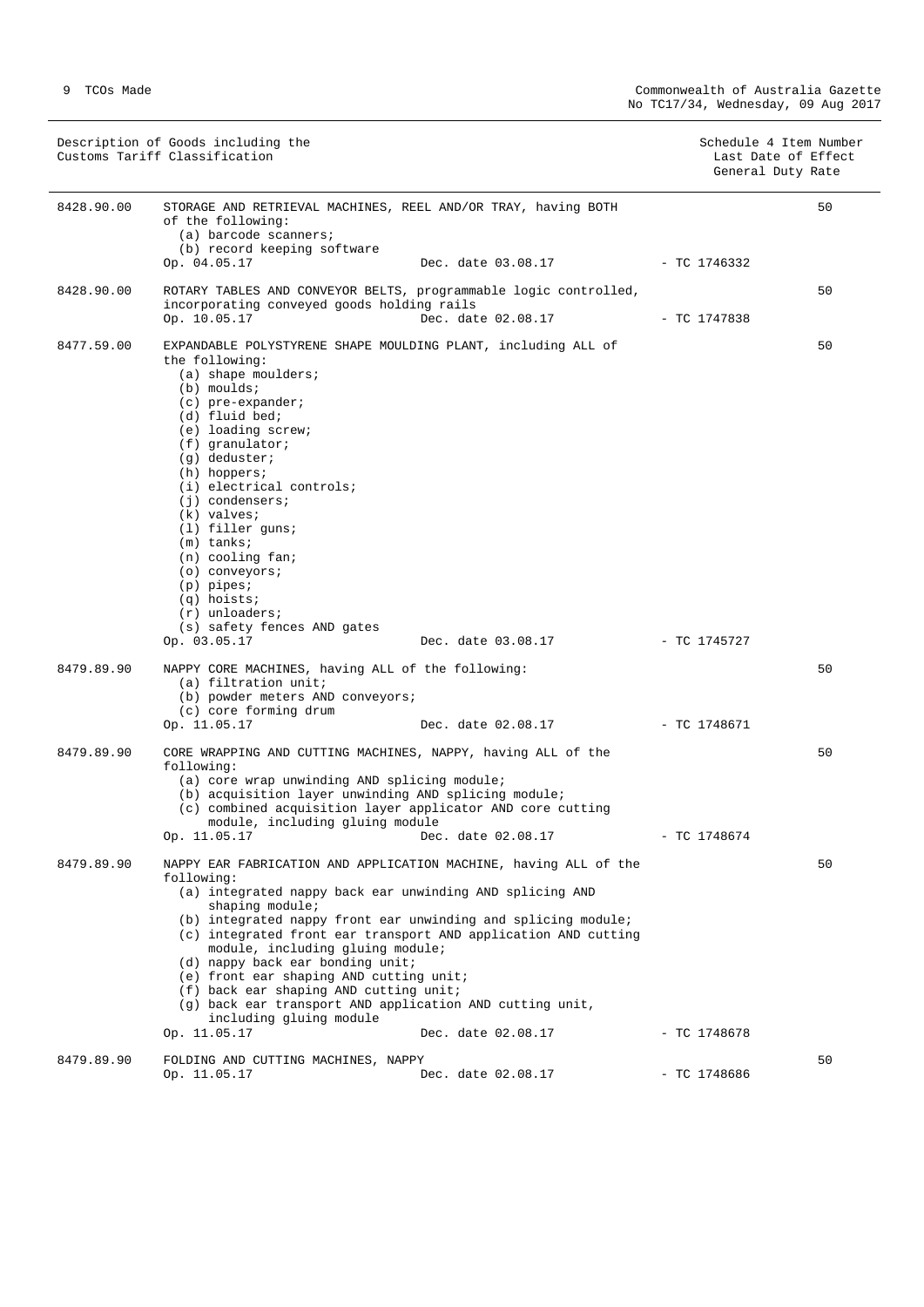| Description of Goods including the | Schedule 4 Item Number |
|------------------------------------|------------------------|
| Customs Tariff Classification      | Last Date of Effect    |
|                                    | General Duty Rate      |
|                                    |                        |

| 8479.89.90 | TOP AND BACK SHEET MACHINES, NAPPY, having ALL of the<br>following:<br>(a) back sheet unwinding AND splicing unit;<br>(b) elastic unwinders;<br>(c) top sheet unwinding AND splicing unit;<br>(d) frontal tape unwinders AND splicing unit;<br>(e) frontal tape application AND cutting unit, including<br>gluing module |                    |                | 50 |
|------------|--------------------------------------------------------------------------------------------------------------------------------------------------------------------------------------------------------------------------------------------------------------------------------------------------------------------------|--------------------|----------------|----|
|            | Op. 11.05.17                                                                                                                                                                                                                                                                                                             | Dec. date 02.08.17 | - TC 1748690   |    |
| 8479.89.90 | PULL AND PRESS MACHINES, NAPPY<br>Op. 11.05.17                                                                                                                                                                                                                                                                           | Dec. date 02.08.17 | $-$ TC 1748694 | 50 |
| 8536.50.99 | SWITCHES, MICROPROCESSOR ADDRESSABLE, with OR without wiring,<br>having BOTH of the following:<br>(a) electric current rating NOT less than 60 mA and NOT<br>greater than 275 mA;<br>(b) voltage rating NOT less than 50 V and NOT greater<br>than $600V$                                                                |                    |                | 50 |
|            | Op. 09.05.17                                                                                                                                                                                                                                                                                                             | Dec. date 02.08.17 | - TC 1747425   |    |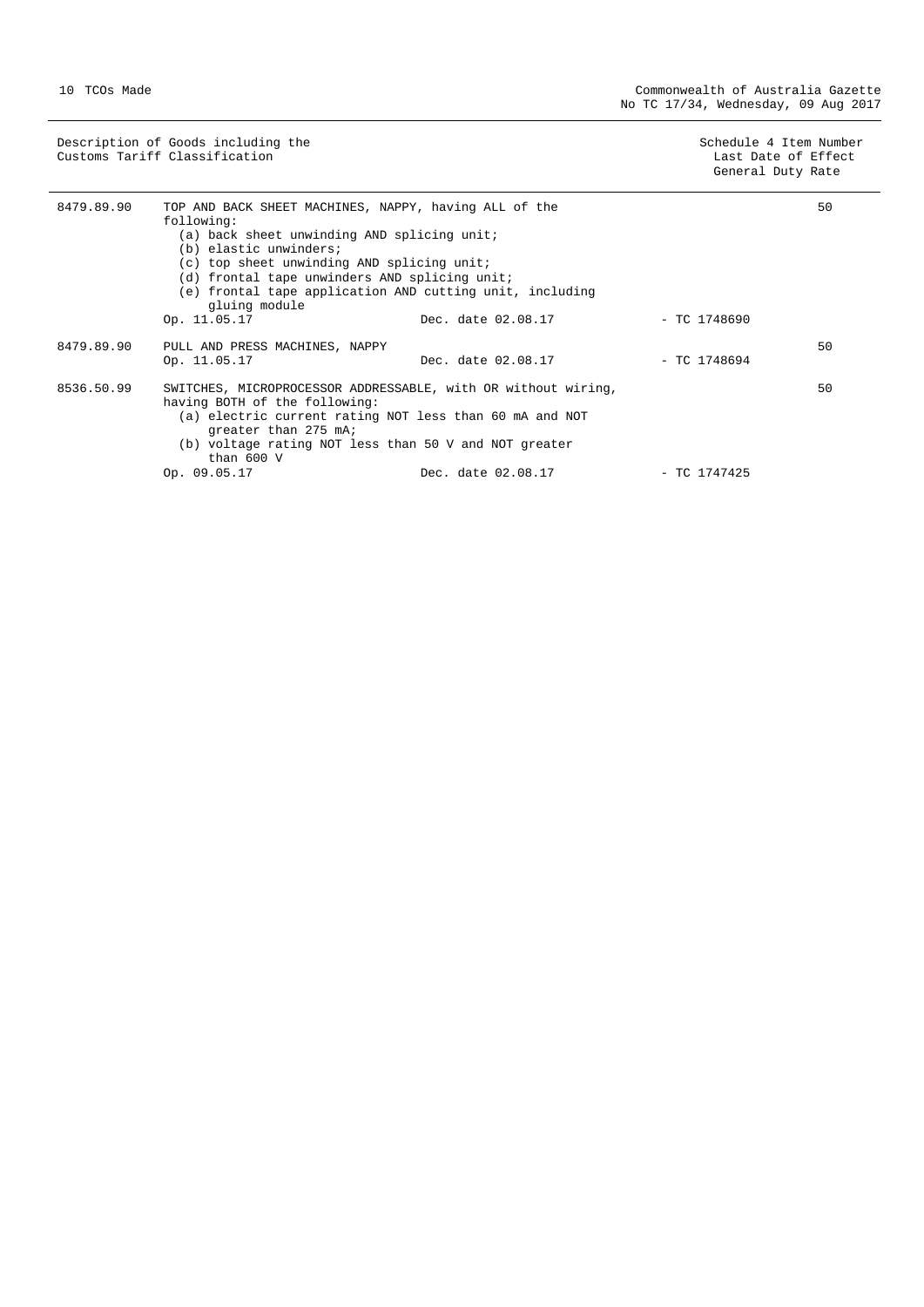#### **INTENTION TO REVOKE TARIFF CONCESSION ORDER**

<span id="page-10-0"></span>It is intended to revoke the Tariff Concession Order for the goods described in the following TABLE.

The Comptroller-General of Customs' delegate has declared the intention, subject to s.269SD(1AB), to make an order revoking the TCO in the table below with effect from 3 August 2017.

On 3 August 2017, the Comptroller-General of Customs' delegate formed the belief in respect of the TCO, that if the TCO was not in force on that day, and an application for the TCO was made on that day, the Comptroller-General of Customs would not have made the TCO.

The Comptroller-General of Customs would not have made this TCO because he believes that the wording does not give a full description of the goods the subject of the TCO.

Interested parties are invited to provide, by close of business 6 September 2017, written reasons why the TCO should not be revoked.

Contact: Email tarcon@border.gov.au

|            | Description of Goods including the<br>Customs Tariff Classification                                                                                                 |                    |                | Schedule 4 Item Number |
|------------|---------------------------------------------------------------------------------------------------------------------------------------------------------------------|--------------------|----------------|------------------------|
| 9505.10.00 | ANIMATED FIGURES, CHRISTMAS FESTIVITY, representing human forms,<br>animals and non-human creatures, battery or mains powered, having<br>a maximum height of 100 cm |                    |                | 50                     |
|            | Op. 14.07.97                                                                                                                                                        | Dec. date 29.09.97 | $-$ TC 9706128 |                        |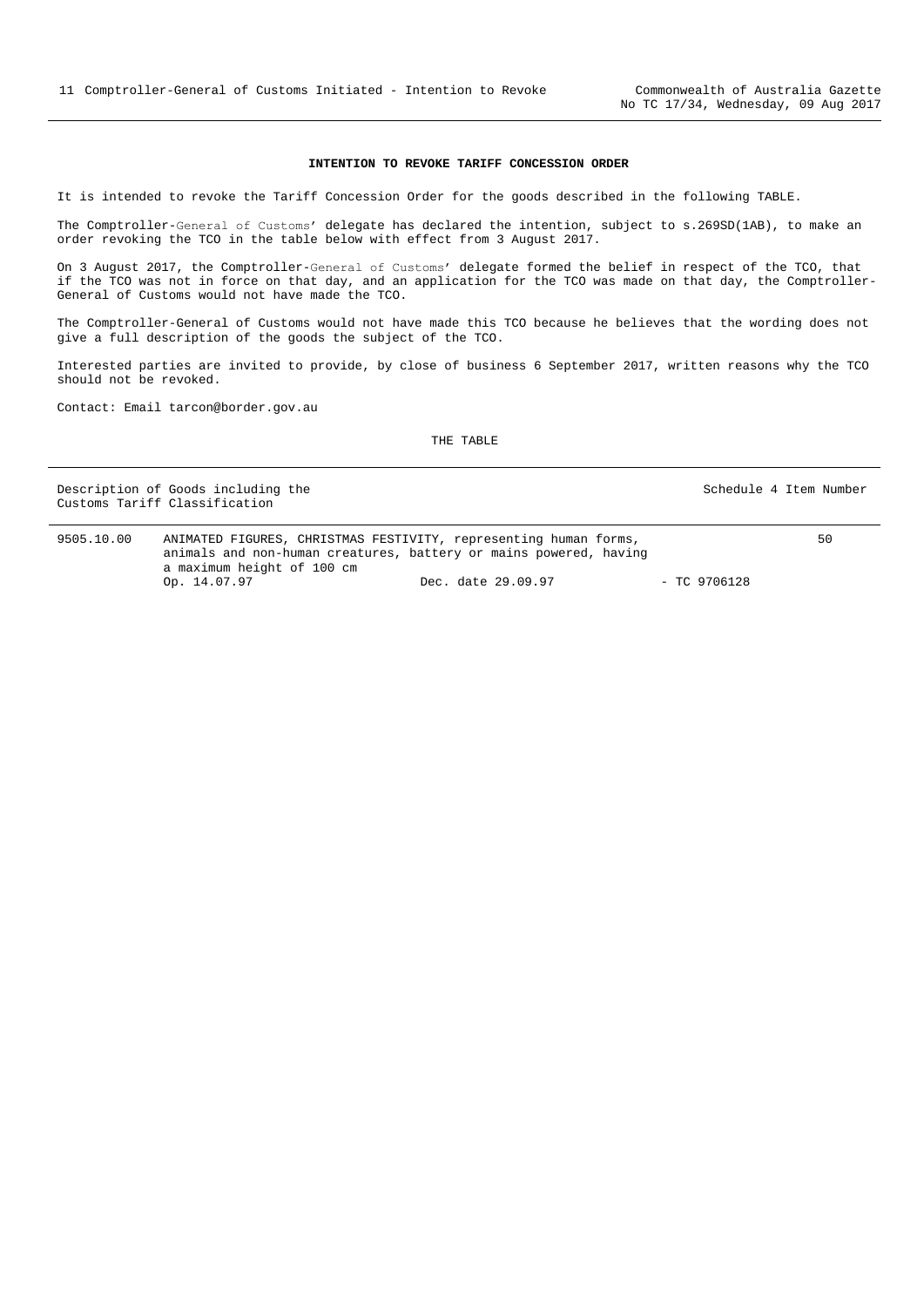### **CUSTOMS ACT 1901**

#### <span id="page-11-0"></span>**NOTICE PURSUANT TO SECTION 269SE(1)&(2) - TARIFF CONCESSION ORDERS REVOKED AND NARROWER TARIFF CONCESSION ORDERS MADE**

Tariff Concession Orders for the goods described in the following TABLE have been revoked and narrower Tariff Concession Orders have been made in respect of the goods described below.

The operative date (Op.), decision date (Dec. date) and TC reference number follow the description of goods. In-transit provisions apply.

Contact: Email tarcon@border.gov.au

|              | Description of Goods including the<br>Customs Tariff Classification                                                                                                                                                                                     |                                                                                                                                                                                                                                                                                                |                | Schedule 4 Item Number<br>Last Date of Effect |
|--------------|---------------------------------------------------------------------------------------------------------------------------------------------------------------------------------------------------------------------------------------------------------|------------------------------------------------------------------------------------------------------------------------------------------------------------------------------------------------------------------------------------------------------------------------------------------------|----------------|-----------------------------------------------|
| TCO REVOKED  |                                                                                                                                                                                                                                                         |                                                                                                                                                                                                                                                                                                |                |                                               |
| 3904.10.00   | POLYVINYL CHLORIDE, having ALL of the following:<br>than 200 microns;<br>and NOT greater than 300 microns;<br>and NOT greater than 80<br>Op. 07.10.16<br>course of business by LyondellBasell Pty Ltd, South Yarra,<br>Vic. In transit provisions apply | (a) mean granular size NOT less than 100 microns and NOT greater<br>(b) granular size minimum 95% by volume NOT less than 50 microns<br>(c) K-value complying with ISO 1628-2: 1998 of NOT less than 55<br>Dec. date 13.02.17<br>Substitutable goods manufactured in Australia in the ordinary | - TC 1657757   | 50<br>11.07.17                                |
| TCO REISSUED |                                                                                                                                                                                                                                                         |                                                                                                                                                                                                                                                                                                |                |                                               |
| 3904.10.00   | POLYVINYL CHLORIDE, having ALL of the following:<br>than 200 microns;<br>and NOT greater than 300 microns;<br>and NOT greater than 80                                                                                                                   | (a) mean granular size NOT less than 100 microns and NOT greater<br>(b) granular size minimum 95% by volume NOT less than 50 microns<br>(c) K-value complying with ISO 1628-2: 1998 of NOT less than 59                                                                                        |                | 50                                            |
|              | Op. 12.07.17                                                                                                                                                                                                                                            | Dec. date 02.08.17                                                                                                                                                                                                                                                                             | $-$ TC 1780688 |                                               |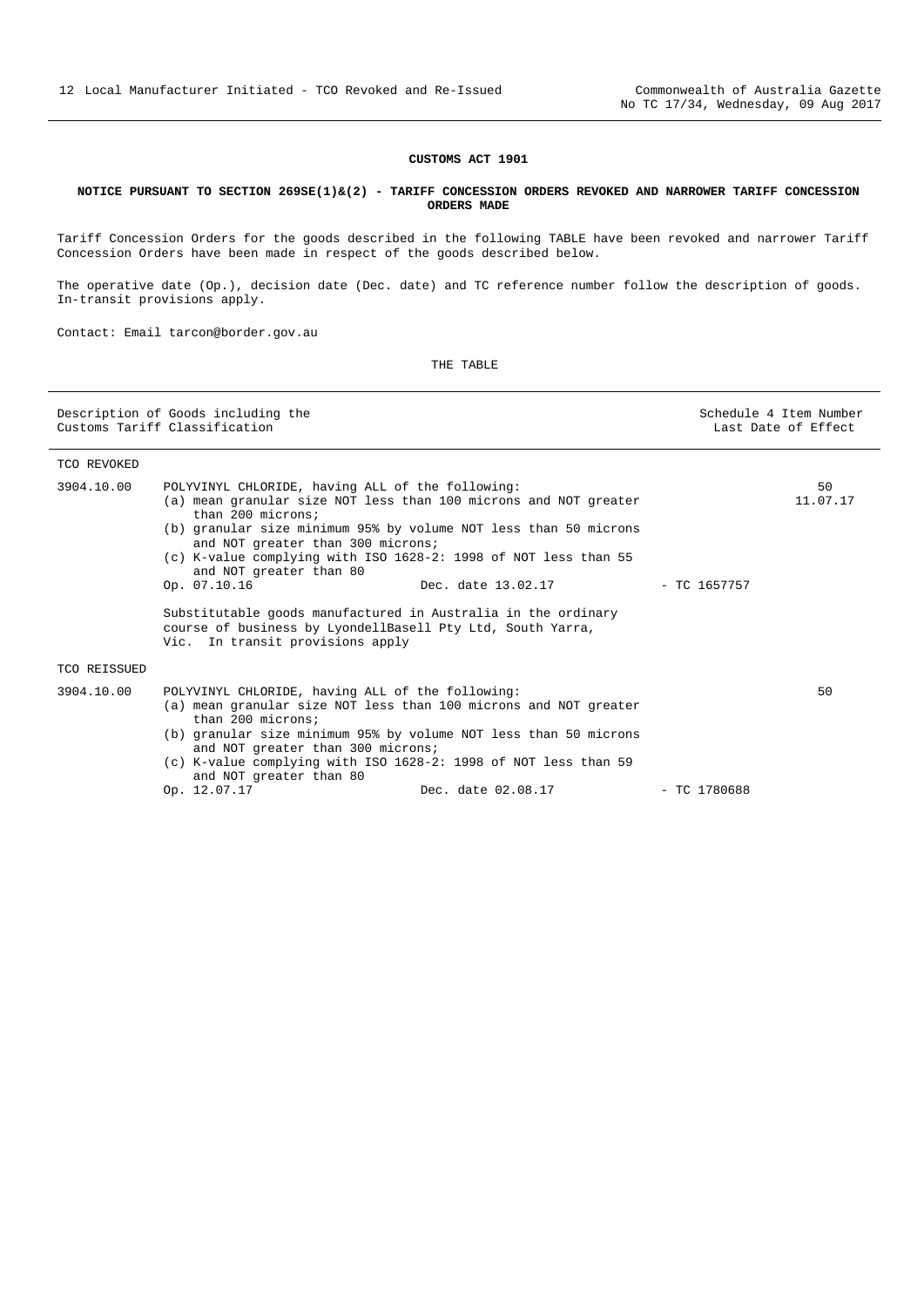<span id="page-12-0"></span>Description of Goods including the Schedule 4 Item Number<br>
Customs Tariff Classification<br>
Schedule 4 Item Number Customs Tariff Classification

#### **TARIFF CONCESSION ORDERS (TCOs) NOT USED IN THE PREVIOUS 2 YEARS**

The Comptroller-General of Customs is satisfied that the TCOs listed in the table below are no longer required because, in the 2 years preceding the day of this notice, they have not been quoted in an import declaration to secure a concessional rate of duty.

From Thursday, 7 September 2017, it is intended to take action to revoke these Orders under subsection 269SD (1A) of the Customs Act 1901. In accordance with subsection 269SG (2) of the Customs Act 1901, in transit provisions shall apply. If revoked, the expected date of effect will be 6 September 2017.

Interested parties are invited to provide, by close of business, Wednesday 6 September 2017, written reasons why an Order should NOT be revoked.

THE TABLE

Please advise if any of the Orders listed below have been quoted on an import declaration.

If a request is made to retain an Order used for the granting of a Determination, please specify the Determination and the linked Item number to enable mapping to the Order and its scope.

| Tariff<br>Classification | Description                                                                                                                              |                                                                                                                                  | Concession Number |
|--------------------------|------------------------------------------------------------------------------------------------------------------------------------------|----------------------------------------------------------------------------------------------------------------------------------|-------------------|
| 3816.00.00               | basis of coal tar and anthracene                                                                                                         | PUMPING-UP MATERIAL, STAVE TO BLAST FURNACE BRICK, having a                                                                      |                   |
|                          | Op. 20.12.07                                                                                                                             | Dec. date 14.03.08                                                                                                               | - TC 0721917      |
| 3911.90.00               | (a) tensile modulus 10 200 MPa;<br>(b) density $1\,600\,kg/m3$ ;<br>(d) 30% glass fibre reinforcement                                    | RESINS, POLYETHERSULPHONE, having ALL of the following:<br>$(c)$ melt volume flow rate (MVR) 30 cm3/10 minutes;                  |                   |
|                          | through to (d)                                                                                                                           | tolerances of $+5$ and $-5$ are allowable for specifications (a)                                                                 |                   |
|                          | Op. 29.08.07                                                                                                                             | Dec. date 09.11.07    - TC 0711604                                                                                               |                   |
| 4412.31.00               | DOOR SKINS, PLYWOOD, having ALL of the following:<br>(a) thickness NOT greater than 3.6 mm;                                              | (b) width NOT less than 838 mm and NOT greater than 1 220 mm;<br>(c) length NOT less than 2 058 mm and NOT greater than 3 050 mm |                   |
|                          | Op. 20.09.07                                                                                                                             | Dec. date 30.11.07                                                                                                               | $-$ TC 0715782    |
| 4802.54.90               | $35$ gsm                                                                                                                                 | PAPER, PRINTING, white, uncoated, woodfree, 100% unbleached<br>pulp, having a weight NOT less than 29 gsm and NOT greater than   |                   |
|                          | Op. 24.10.08 Dec. date 16.01.09                                                                                                          |                                                                                                                                  | $-$ TC 0836867    |
| 5509.42.00               | 30% polybenzimidazole staples fibres                                                                                                     | YARN, 2 ply, para-aramid staple fibres, comprising NOT less than                                                                 |                   |
|                          | Op. 20.12.07                                                                                                                             | Dec. date 14.03.08 - TC 0721923                                                                                                  |                   |
| 5907.00.00               | (a) 100% polyester base;<br>(b) plain, dobby or hopsack weave;<br>(c) aluminium coating on one side;<br>(d) weight NOT exceeding 150 gsm | FABRICS, WINDOW FURNISHING, having ALL of the following:                                                                         |                   |
|                          | Op. 05.10.07                                                                                                                             | Dec. date 14.12.07                                                                                                               | $-$ TC 0716883    |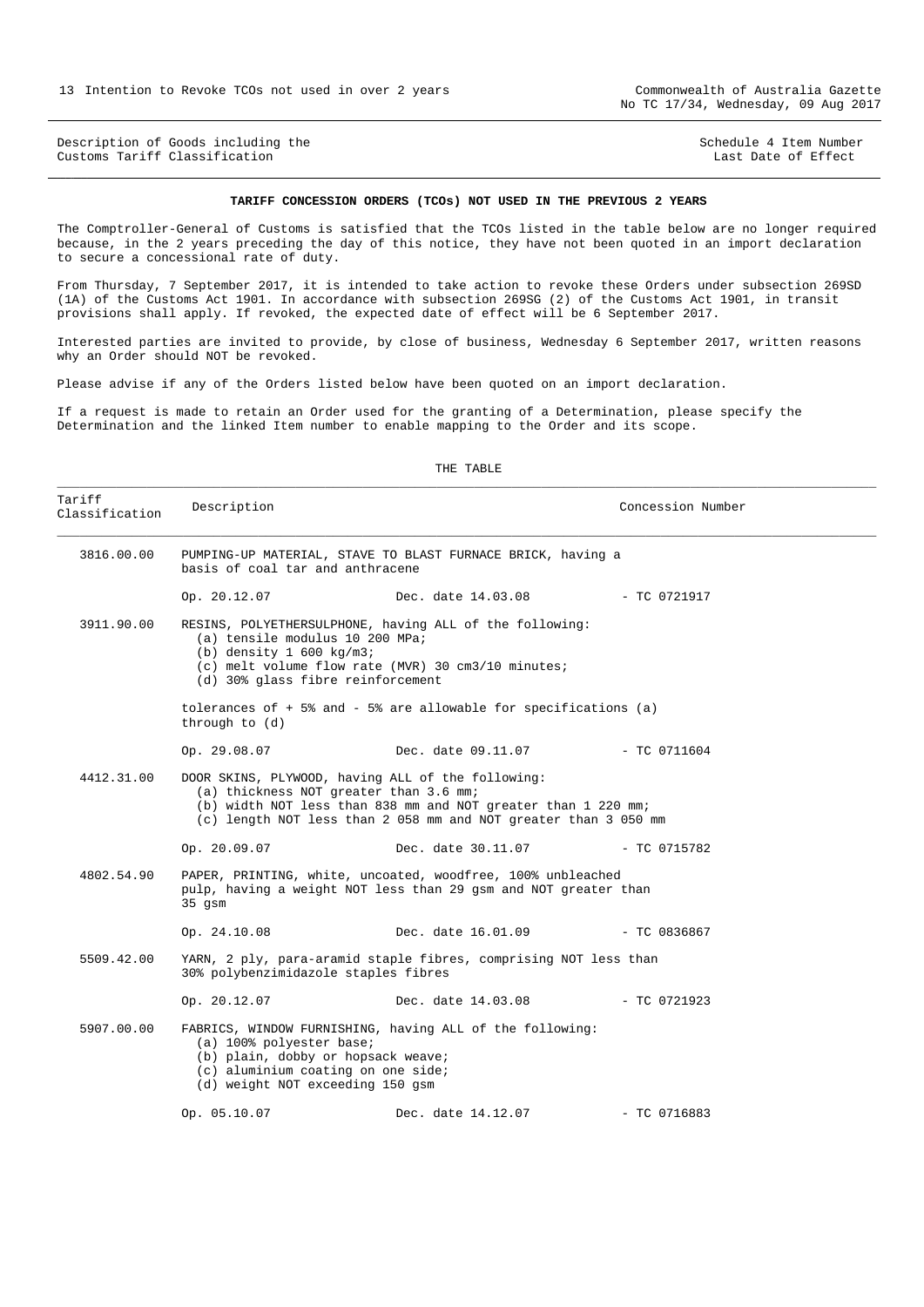| 6001.21.00 | (a) weight NOT less than 400 gsm;<br>(b) width NOT less than 1 450 mm                                                                                                                                                                                                                                                                                               | FABRICS, TERRY TOWELLING, knitted, having BOTH of the following:                                                                                                             |                |
|------------|---------------------------------------------------------------------------------------------------------------------------------------------------------------------------------------------------------------------------------------------------------------------------------------------------------------------------------------------------------------------|------------------------------------------------------------------------------------------------------------------------------------------------------------------------------|----------------|
|            | Op. 16.08.07                                                                                                                                                                                                                                                                                                                                                        | Dec. date 02.11.07                                                                                                                                                           | - TC 0713093   |
| 7408.11.00 | or corners, having BOTH of the following:<br>(a) thickness NOT less than 2 mm;<br>(b) width NOT less than 15.5 mm                                                                                                                                                                                                                                                   | COPPER EXTRUSION, in coil form, extruded, annealed, solid<br>rectangular cross-section whether or not including rounded edges                                                |                |
|            | Op. 16.08.07                                                                                                                                                                                                                                                                                                                                                        | Dec. date 02.11.07                                                                                                                                                           | - TC 0713009   |
| 7419.99.00 | OUTLETS, TANK, brass, self tapping                                                                                                                                                                                                                                                                                                                                  |                                                                                                                                                                              |                |
|            | Op. 21.08.07                                                                                                                                                                                                                                                                                                                                                        | Dec. date 31.01.08                                                                                                                                                           | - TC 0712976   |
| 8414.90.90 | PARTS, SINTER COOLER, being ANY of the following:<br>$(a)$ pans;<br>(b) support rollers;<br>$(c)$ spokes;<br>(d) inner and/or outer side walls;<br>$(e)$ ball joints;<br>(f) rotating inner seals;<br>$(g)$ carry channels;<br>$(h)$ pan wheels;<br>(i) rail support beams;<br>(j) fixed inner and outer seals;<br>$(k)$ discharge rails;<br>(1) side guide rollers |                                                                                                                                                                              |                |
|            | Op. 07.12.07                                                                                                                                                                                                                                                                                                                                                        | Dec. date 29.02.08                                                                                                                                                           | - TC 0720931   |
| 8416.30.00 | GRATES, RECIPROCATING, hydraulic                                                                                                                                                                                                                                                                                                                                    |                                                                                                                                                                              |                |
|            | Op. 20.09.07                                                                                                                                                                                                                                                                                                                                                        | Dec. date 30.11.07                                                                                                                                                           | - TC 0715850   |
| 8416.90.00 | (a) burner tiles and/or burner blocks;<br>$(b)$ gaskets;<br>$(c)$ seals;<br>$(d)$ nuts;<br>$(e)$ bolts;<br>$(f)$ rings;<br>(g) gas mixers                                                                                                                                                                                                                           | KITS, REPAIR, GAS BURNER, consisting of ALL of the following:                                                                                                                |                |
|            | Op. 09.08.07                                                                                                                                                                                                                                                                                                                                                        | Dec. date 19.10.07                                                                                                                                                           | $-$ TC 0712570 |
| 8417.90.00 | COOLERS, SINTER, RAIL, having ALL of the following:<br>(a) capacity NOT less than 1 370 000 Nm3/hour;<br>(b) emptying ratio NOT less than 95%;<br>centigrade;<br>(d) heat rejection NOT less than 160 MW;                                                                                                                                                           | (c) sinter temperature at exit NOT greater than 120 degrees<br>(e) natural gas flow NOT less than 290 Nm3/hour at 4 m/minute<br>strand speed for flame intensity of 10 MJ/m2 |                |
|            | Op. 10.12.07                                                                                                                                                                                                                                                                                                                                                        | Dec. date 29.02.08                                                                                                                                                           | $-$ TC 0720743 |
| 8424.89.90 | control, comprising ALL of the following:<br>$(a)$ spray applicators;<br>(b) heated application tanks;<br>(c) support platforms                                                                                                                                                                                                                                     | SPRAYING SYSTEMS, TOBACCO FLAVOURING, programmable logic                                                                                                                     |                |
|            | Op. 28.06.07                                                                                                                                                                                                                                                                                                                                                        | Dec. date 18.12.07                                                                                                                                                           | $-$ TC 0710143 |
|            |                                                                                                                                                                                                                                                                                                                                                                     |                                                                                                                                                                              |                |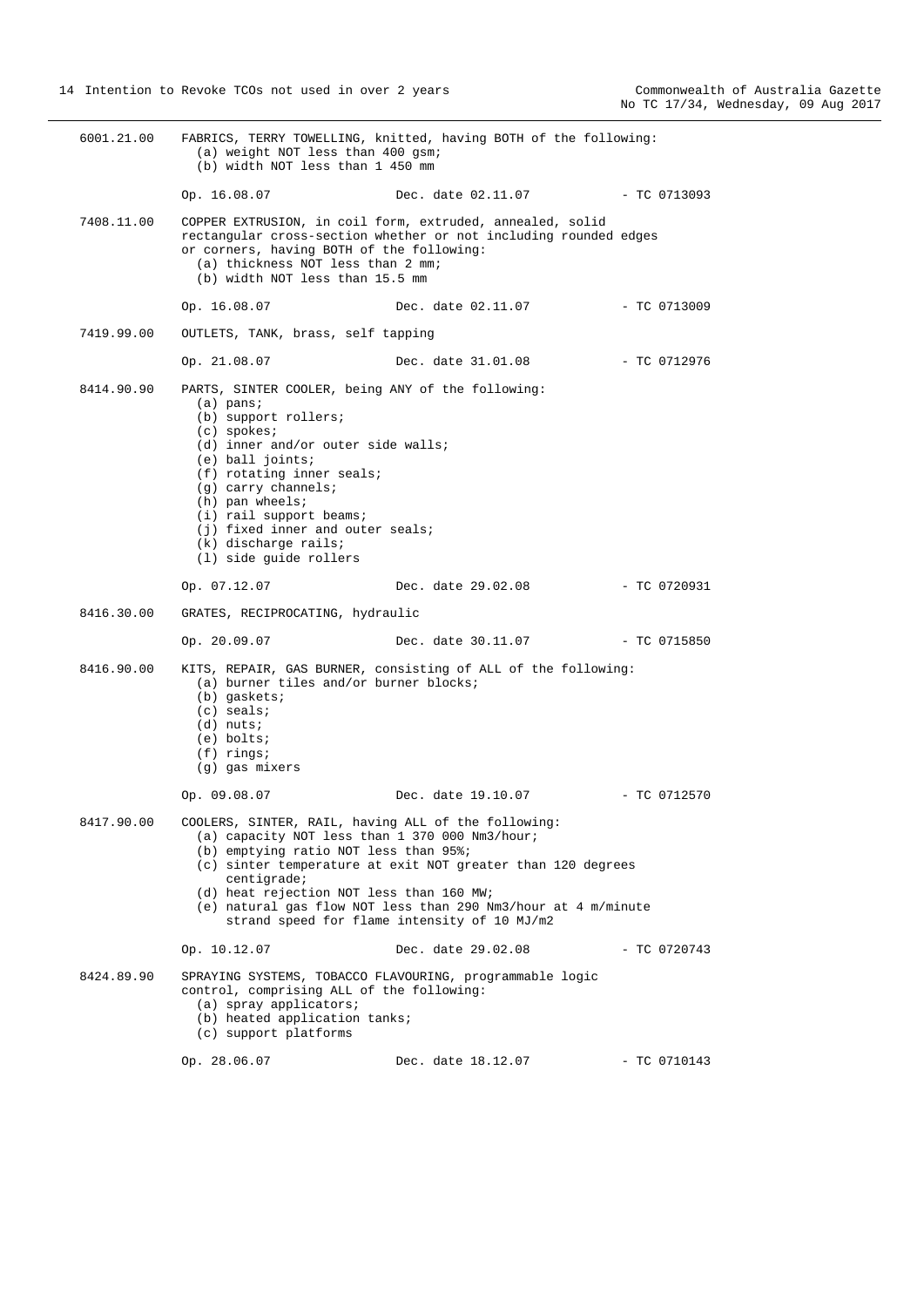| 8438.10.90 | following:<br>(b) rotary moulders;<br>(c) four roller sheeters;<br>(d) rotary cutters;<br>120 mm                                                                                                                                                                      | LABORATORIES, TESTING BAKING, BISCUIT, comprising ALL of the<br>(a) output capacity NOT greater than 10 kilos per hour;<br>(e) continuous band ovens having a belt width NOT greater than |                |
|------------|-----------------------------------------------------------------------------------------------------------------------------------------------------------------------------------------------------------------------------------------------------------------------|-------------------------------------------------------------------------------------------------------------------------------------------------------------------------------------------|----------------|
|            | Op. 17.08.07                                                                                                                                                                                                                                                          | Dec. date 29.10.07                                                                                                                                                                        | - TC 0713094   |
| 8474.90.00 | following:<br>(a) integrated pallet circulators;<br>(b) oscillating compactors;<br>(c) panel storers and transferors;<br>(d) panel support moulds;<br>(e) concrete spreaders;<br>(f) concrete spreader bridges;<br>(h) flat panel demoulders;<br>(i) shutter cleaners | PARTS, CONCRETE MOULDING PLANT, FLAT ELEMENTS, being ANY of the<br>(q) integrated panel moulding shutters and handlers;                                                                   |                |
|            | Op. 24.07.07                                                                                                                                                                                                                                                          | Dec. date 09.10.07 - TC 0711893                                                                                                                                                           |                |
| 8479.89.90 | <b>FORMERS</b>                                                                                                                                                                                                                                                        | CLEANING MACHINES, FOOD FORMING DRUM, MEAT AND/OR VEGETABLE                                                                                                                               |                |
|            | Op. 04.09.07                                                                                                                                                                                                                                                          | Dec. date 09.11.07 - TC 0714097                                                                                                                                                           |                |
| 8479.89.90 | the following:<br>(a) tin compound feeders;<br>(b) gas precursor feeders;<br>(c) pollution controllers and processors;<br>(d) hydrofluoric acid feeders;<br>$(e)$ beam coaters;<br>(f) oil heaters and coolers                                                        | COATERS, GLASS, CHEMICAL VAPOUR DEPOSITION, comprising ALL of                                                                                                                             |                |
|            | Op. 10.10.07                                                                                                                                                                                                                                                          | Dec. date 29.01.08 - TC 0717248                                                                                                                                                           |                |
| 8483.40.90 | ANY of the following:<br>(a) axle thrust bearings;<br>(b) motor lanterns;<br>(c) output couplings                                                                                                                                                                     | DRIVES, AERATOR, helical, output NOT less than 30 kW, comprising                                                                                                                          |                |
|            | Op. 17.12.07                                                                                                                                                                                                                                                          | Dec. date 07.03.08                                                                                                                                                                        | $-$ TC 0721698 |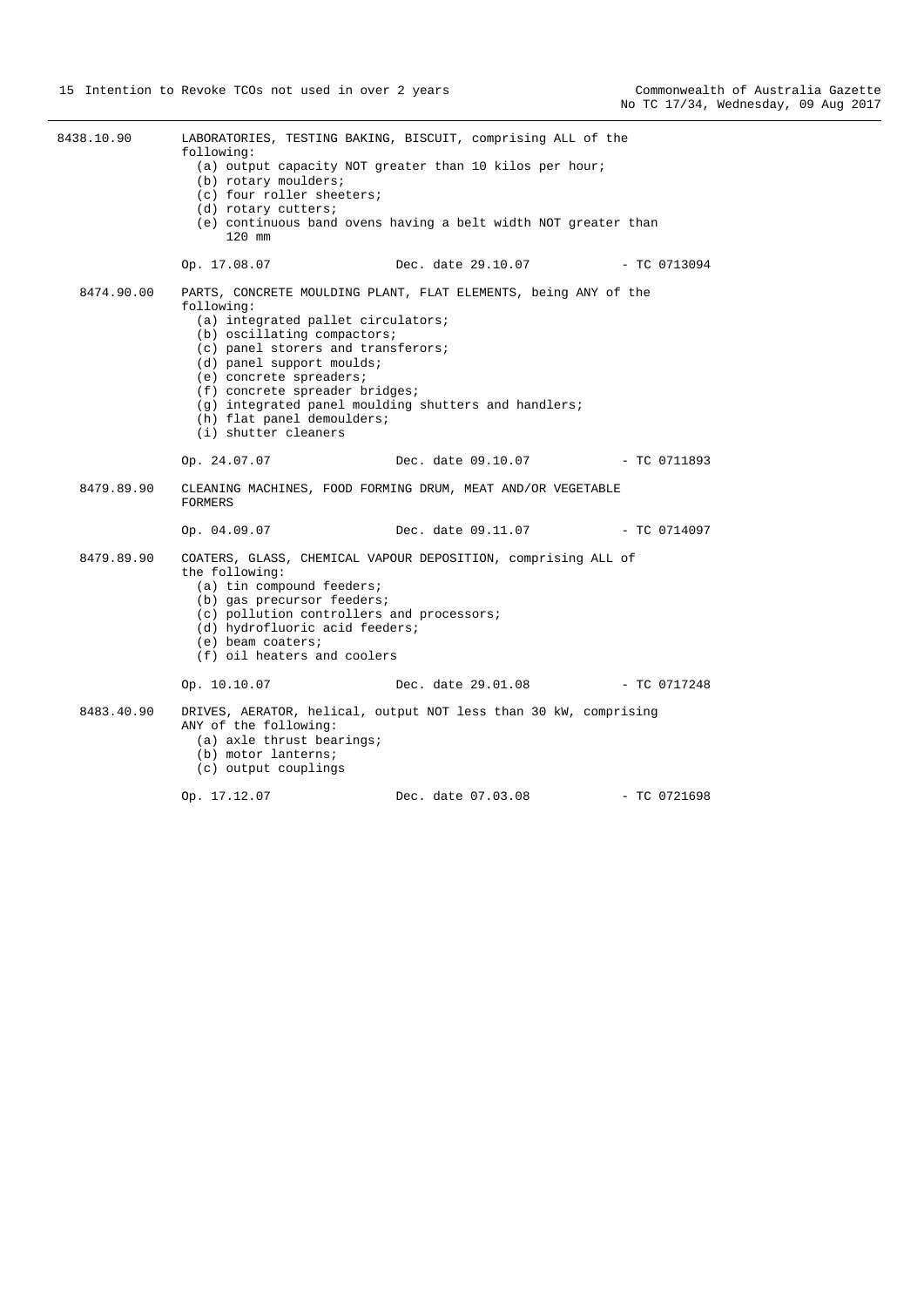### **CUSTOMS ACT 1901**

#### <span id="page-15-0"></span>**NOTICE PURSUANT TO SECTION 269SE(2) - TARIFF CONCESSION ORDER REVOCATION AT THE INITIATIVE OF COMPTROLLER-GENERAL OF CUSTOMS**

The Tariff Concession Orders listed in THE TABLE below have has not been used for at least 2 years and have been revoked under Section 269SD(1A). In transit provisions apply.

The intention to revoke these orders was notified in Gazette TC17/28 dated 28 June 2017.

Contact: Email tarcon@border.gov.au

|            | Description of Goods including the<br>Customs Tariff Classification                                                                                                                                                                                                                                                              |                    |                | Schedule 4 Item Number<br>Last Date of Effect |
|------------|----------------------------------------------------------------------------------------------------------------------------------------------------------------------------------------------------------------------------------------------------------------------------------------------------------------------------------|--------------------|----------------|-----------------------------------------------|
| 5210.21.00 | FABRIC, having ALL the following:<br>(a) $45%$ polyester;<br>$(b)$ 55% cotton;<br>$(c)$ 97 qsm;<br>(d) thread count 70x62;<br>$(e)$ thread size $30/30$                                                                                                                                                                          |                    |                | 50<br>24.07.17                                |
|            | For the purposes of this order, tolerances of $+$ or $-$ 5% are<br>allowable for specifications (a) through to (b).<br>Op. 09.10.06                                                                                                                                                                                              | Dec. date 22.12.06 | $-$ TC 0615520 |                                               |
|            | 2 Years non use. In transit provisions apply                                                                                                                                                                                                                                                                                     |                    |                |                                               |
| 5402.45.00 | YARN, nylon 6.6, polyamide continuous filament, untextured, yarn<br>count NOT exceeding 167 decitex BUT excluding all synthetic and<br>artificial monofilament yarn<br>Op. 01.01.07                                                                                                                                              | Dec. date 07.11.06 | $-$ TC 0614166 | 50<br>24.07.17                                |
|            |                                                                                                                                                                                                                                                                                                                                  |                    |                |                                               |
|            | 2 Years non use. In transit provisions apply                                                                                                                                                                                                                                                                                     |                    |                |                                               |
| 5402.47.00 | YARN, 100% polyester, semi-dull, 20 denier<br>Op. 01.01.07                                                                                                                                                                                                                                                                       | Dec. date 08.11.06 | $-$ TC 0614171 | 50<br>24.07.17                                |
|            | 2 Years non use. In transit provisions apply                                                                                                                                                                                                                                                                                     |                    |                |                                               |
| 6307.90.99 | SHEETS, nylon, mesh, incorporating tea bag strings<br>Op. 30.10.06                                                                                                                                                                                                                                                               | Dec. date 30.01.07 | $-$ TC 0614915 | 50<br>24.07.17                                |
|            | 2 Years non use. In transit provisions apply                                                                                                                                                                                                                                                                                     |                    |                |                                               |
| 6902.90.00 | BRICKS AND/OR SHAPES, REFRACTORY, TUYERE ZONE OR BOSH, fired,<br>having ALL of the following:<br>(a) silicon carbide (SiC) content NOT less than 80%;<br>(b) bulk density NOT less than 2.4 grams/cubic metre;<br>(c) apparent porosity NOT greater than 19%;<br>(d) cold crushing strength NOT less than 78 MPa<br>Op. 04.10.06 | Dec. date 22.12.06 | $-$ TC 0615399 | 50<br>24.07.17                                |
|            | 2 Years non use. In transit provisions apply                                                                                                                                                                                                                                                                                     |                    |                |                                               |
| 7013.28.00 | SETS, BAR GLASSWARE, comprising BOTH of the following:<br>(a) cocktail shakers;<br>(b) drinking glasses<br>Op. 01.01.07                                                                                                                                                                                                          | Dec. date 14.11.06 | $-$ TC 0614182 | 50<br>24.07.17                                |
|            | 2 Years non use. In transit provisions apply                                                                                                                                                                                                                                                                                     |                    |                |                                               |
|            |                                                                                                                                                                                                                                                                                                                                  |                    |                |                                               |
| 8417.90.00 | PARTS, ROTARY PYROLYSIS KILN, being tubes<br>Op. 10.10.13                                                                                                                                                                                                                                                                        | Dec. date 23.12.13 | $-$ TC 1333895 | 50<br>24.07.17                                |
|            | 2 Years non use. In transit provisions apply                                                                                                                                                                                                                                                                                     |                    |                |                                               |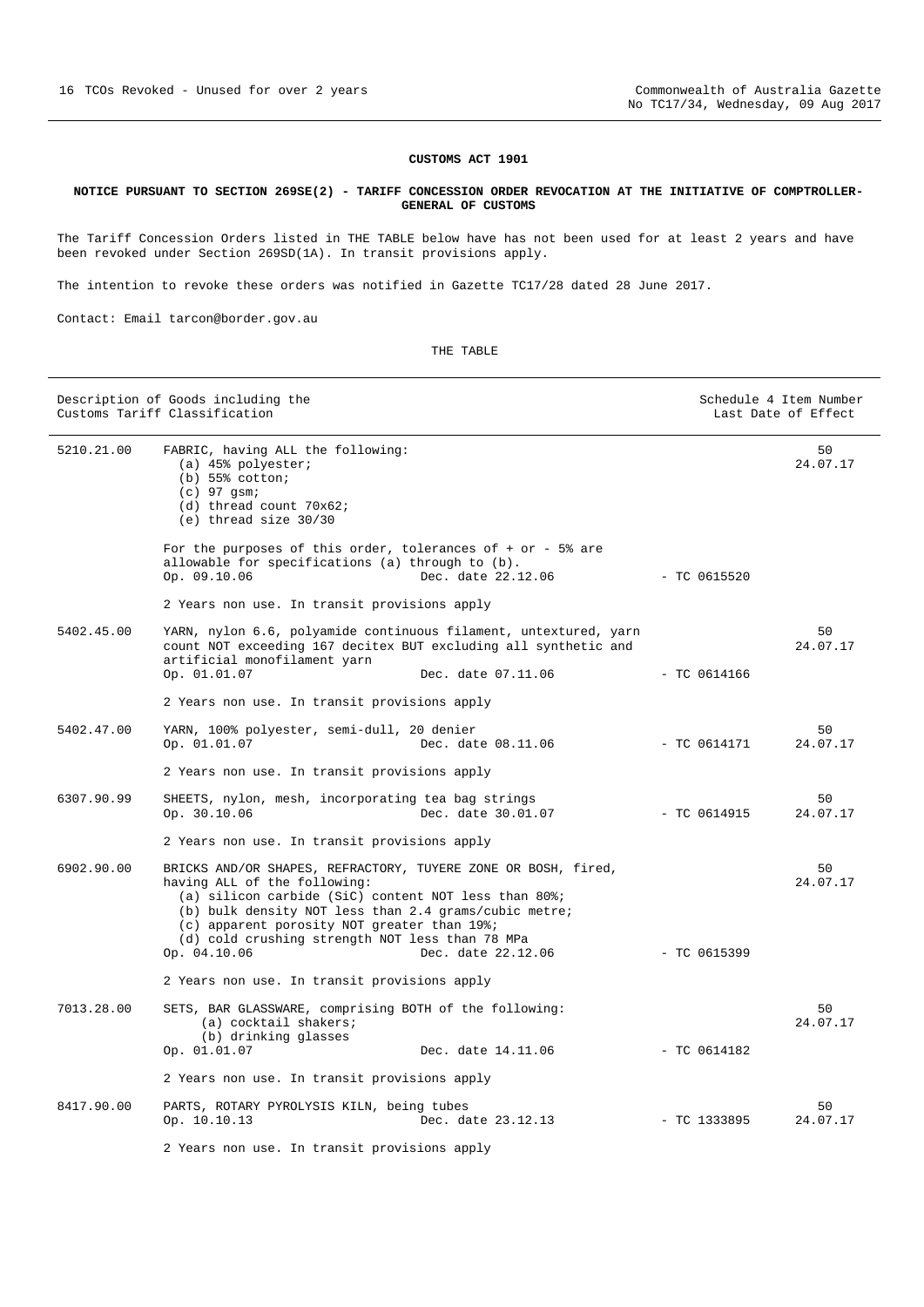| 8419.90.00 | PARTS, REGENERATIVE THERMAL OXIDIZER, being ANY of the following:<br>(a) burner platforms with gas trains;<br>(b) combustion air fans;<br>(c) seal air ducts;<br>(d) damper fixers;<br>(e) seal air connectors;<br>(f) pressure relief value safety lines;<br>(q) hot water recirculation valve lines;<br>(h) purge air ducts<br>Op. 01.01.07<br>2 Years non use. In transit provisions apply | Dec. date 13.11.06 | - TC 0614231   | 50<br>24.07.17 |
|------------|-----------------------------------------------------------------------------------------------------------------------------------------------------------------------------------------------------------------------------------------------------------------------------------------------------------------------------------------------------------------------------------------------|--------------------|----------------|----------------|
| 8419.90.00 | PARTS, REGENERATIVE THERMAL OXIDIZER, being ANY of the following;<br>(a) expansion joints;<br>(b) sound absorbers with filters;<br>$(c)$ platforms;<br>(d) stairs;<br>$(e)$ supports;<br>$(f)$ mounts<br>Op. 01.01.07                                                                                                                                                                         | Dec. date 13.11.06 | - TC 0614232   | 50<br>24.07.17 |
|            | 2 Years non use. In transit provisions apply                                                                                                                                                                                                                                                                                                                                                  |                    |                |                |
| 8419.90.00 | PARTS, PICKLE LINE TANK, being ANY of the following:<br>$(a)$ tank segments;<br>$(b)$ covers;<br>(c) lids<br>Op. 01.01.07                                                                                                                                                                                                                                                                     | Dec. date 13.11.06 | - TC 0614234   | 50<br>24.07.17 |
|            | 2 Years non use. In transit provisions apply                                                                                                                                                                                                                                                                                                                                                  |                    |                |                |
| 8419.90.00 | PARTS, PICKLE LINE TANK, STEEL STRIP, being ANY of the following:<br>(a) rinse and reverse rinse squeegee rolls;<br>(b) steering rolls;<br>(c) reverse rinse deflector rolls;<br>(d) squeegee roll cylinders;<br>(e) squeegee roll strip lifter bars;<br>$(f)$ seals;<br>(g) rinse and steering window cleaners<br>Op. 01.01.07                                                               | Dec. date 13.11.06 | - TC 0614235   | 50<br>24.07.17 |
|            | 2 Years non use. In transit provisions apply                                                                                                                                                                                                                                                                                                                                                  |                    |                |                |
| 8419.90.00 | PARTS, PICKLE LINE TANK, STEEL STRIP, being ANY of the<br>following:<br>(a) inlet pipes;<br>(b) rinse spray bars;<br>$(c)$ reverse rinse spray bars;<br>(d) steering unit spray bars;<br>(e) steam jet rinse tanks<br>Op. 01.01.07                                                                                                                                                            | Dec. date 13.11.06 | - TC 0614236   | 50<br>24.07.17 |
|            | 2 Years non use. In transit provisions apply                                                                                                                                                                                                                                                                                                                                                  |                    |                |                |
| 8419.90.00 | PARTS, PICKLE LINE TANK, being ANY of the following:<br>(a) plummer blocks;<br>(b) bridle couplings;<br>(c) roll removal porter bars;<br>(d) bearing block clamp brackets;<br>(e) rolls;<br>(f) load test frames                                                                                                                                                                              |                    |                | 50<br>24.07.17 |
|            | Op. 01.01.07                                                                                                                                                                                                                                                                                                                                                                                  | Dec. date 14.11.06 | - TC 0614239   |                |
|            | 2 Years non use. In transit provisions apply                                                                                                                                                                                                                                                                                                                                                  |                    |                |                |
| 8419.90.00 | CYLINDERS, DRYING, PAPER AND/OR PAPERBOARD, chrome plated,<br>having BOTH of the following:<br>(a) diameter NOT less than 1 000 mm;<br>(b) face width NOT less than 5 000 mm<br>Op. 01.01.07                                                                                                                                                                                                  | Dec. date 14.11.06 | $-$ TC 0614241 | 50<br>24.07.17 |

2 Years non use. In transit provisions apply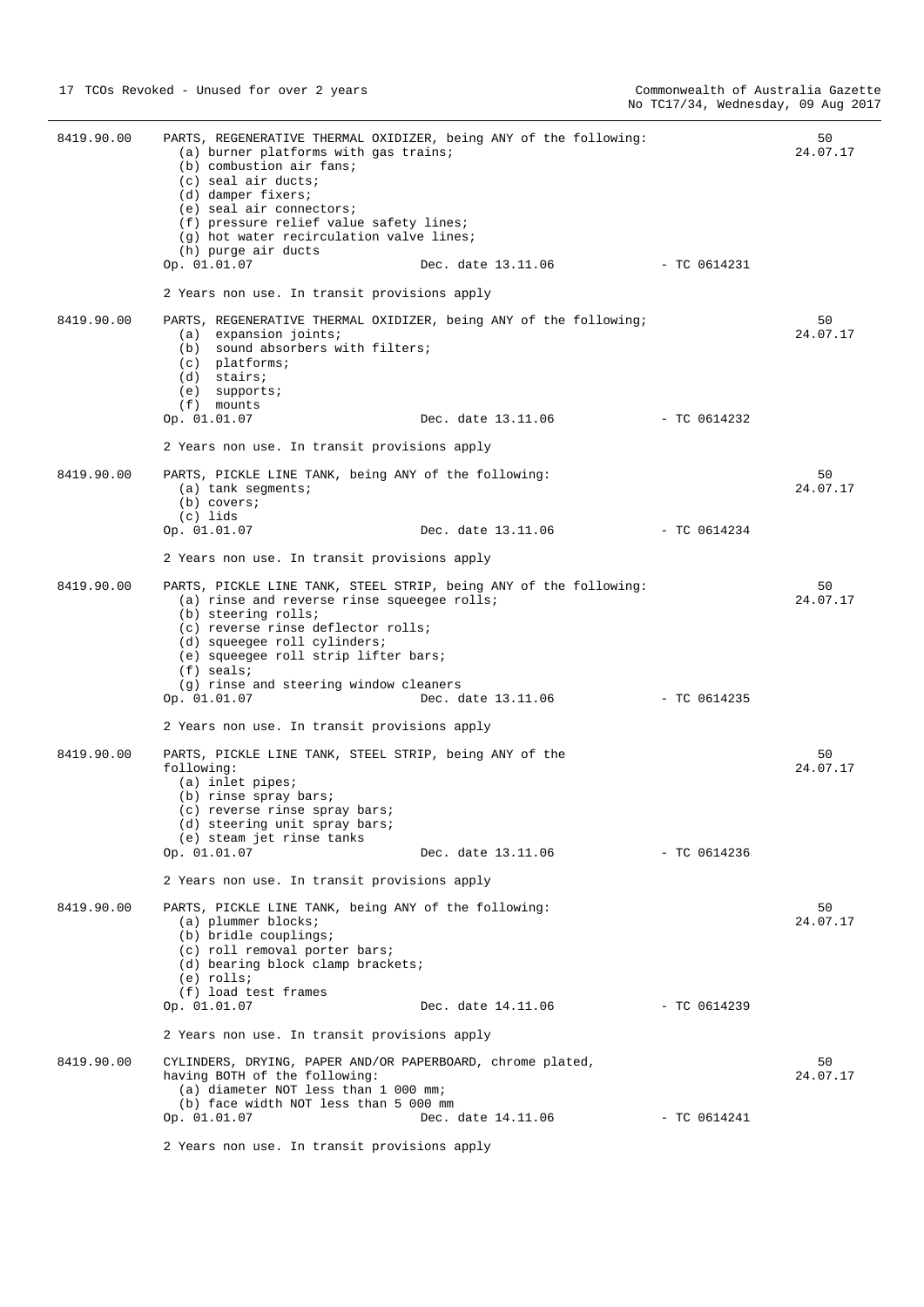| 8419.90.00 | FLUE TUBES, WATER HEATER, internal finned<br>Dec. date 13.11.06<br>Op. 01.01.07                                                                                                                                                                                                                                                                                                                                                                                                                                                                                                                                                                                                                                                         | - TC 0614246   | 50<br>24.07.17 |
|------------|-----------------------------------------------------------------------------------------------------------------------------------------------------------------------------------------------------------------------------------------------------------------------------------------------------------------------------------------------------------------------------------------------------------------------------------------------------------------------------------------------------------------------------------------------------------------------------------------------------------------------------------------------------------------------------------------------------------------------------------------|----------------|----------------|
|            | 2 Years non use. In transit provisions apply                                                                                                                                                                                                                                                                                                                                                                                                                                                                                                                                                                                                                                                                                            |                |                |
| 8419.90.00 | PARTS, PICKLE LINE TANK, being ANY of the following:<br>$(a)$ tank sections;<br>$(b)$ flanges;<br>(c) sparger mounting reinforcements;<br>$(d)$ seals;<br>(e) backer bars;<br>$(f)$ rinse spray headers;<br>(g) feed adapters;<br>$(h)$ clamp rings;<br>(i) roll window keepers;<br>(j) banjo plugs;<br>(k) water trough overflows;<br>(1) water trough overflow side walls;<br>(m) field seam cap strips;<br>(n) field seam corner reinforcements;<br>(o) water troughs;<br>$(p)$ rinse exit chute keepers;<br>$(q)$ rinse tank strainers;<br>(r) keeper plates and/or stop plates;<br>(s) strip lifter seals;<br>$(t)$ wear plates;<br>(u) drip trays;<br>$(v)$ flanged inlets;<br>$(w)$ supernozzles;                                |                | 50<br>24.07.17 |
|            | $(x)$ insulators;<br>$(y)$ covers;<br>$(z)$ gaskets;<br>$(aa) \text{ caps.}$<br>$(ab)$ spacers;<br>(ac) washer bars;<br>$(ad)$ shims;<br>$(ae)$ flaps;<br>$(af)$ thermowells;<br>$(aq)$ drains;<br>(ah) adjustable weirs;<br>$(ai)$ retainers;<br>$(ai)$ chocks;<br>(ak) hanging brackets;<br>(al) cover locater blocks;<br>$(am)$ covers;<br>(an) spray headers;<br>(ao) strainer plates and/or plate keepers;<br>(ap) cover plates;<br>(aq) drip pan carry over trays and/or tray brackets;<br>(ar) cover lifters and/or cover lifter rods and/or cover<br>lifter snap rings;<br>(as) recovery tanks and/or break tanks;<br>(at) steering units with covers;<br>(au) granite dams and/or guides<br>Op. 01.01.07<br>Dec. date 04.12.06 | $-$ TC 0614745 |                |
|            | 2 Years non use. In transit provisions apply                                                                                                                                                                                                                                                                                                                                                                                                                                                                                                                                                                                                                                                                                            |                |                |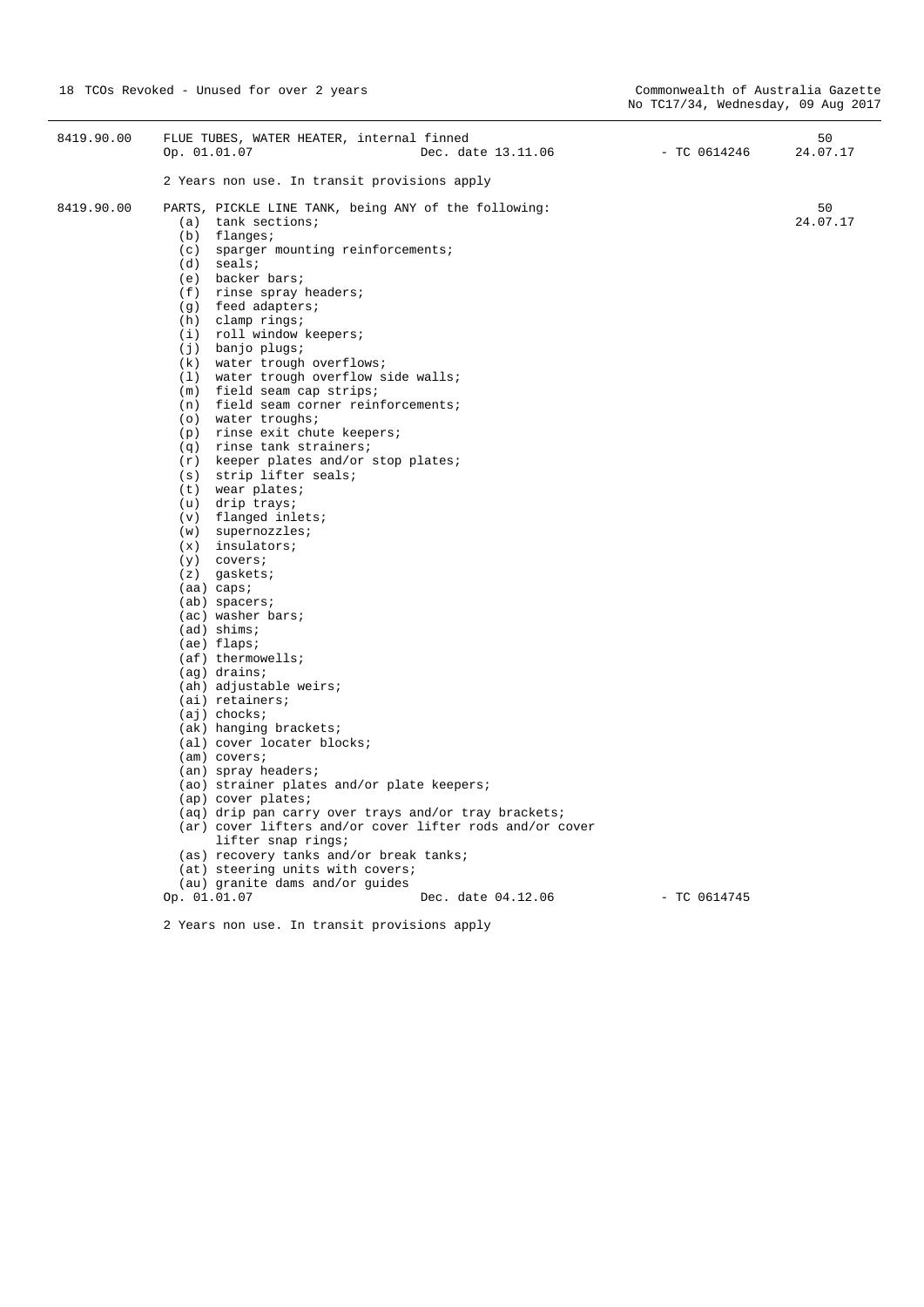| Description of Goods including the<br>Customs Tariff Classification |                                                                                                                                                                                                                                                |                    | Schedule 4 Item Number<br>Last Date of Effect |                |
|---------------------------------------------------------------------|------------------------------------------------------------------------------------------------------------------------------------------------------------------------------------------------------------------------------------------------|--------------------|-----------------------------------------------|----------------|
| 8419.90.00                                                          | PARTS, AIR QUENCH, CONTINUOUS STEEL STRIP PAINT LINE, being ANY<br>of the following:<br>(a) insulated panels and/or insulation;<br>$(b)$ ducts;<br>(c) quard rails;<br>(d) burner panels;<br>(e) flat flashes;<br>(f) supports<br>Op. 01.01.07 | Dec. date 30.11.06 | $-$ TC 0614763                                | 50<br>24.07.17 |
|                                                                     | 2 Years non use. In transit provisions apply                                                                                                                                                                                                   |                    |                                               |                |
| 8420.91.00                                                          | ROLLS, COOLING, CONTINUOUS STEEL STRIP PAINT LINE<br>Op. 29.09.06                                                                                                                                                                              | Dec. date 22.12.06 | $-$ TC 0615152                                | 50<br>24.07.17 |
|                                                                     | 2 Years non use. In transit provisions apply                                                                                                                                                                                                   |                    |                                               |                |
| 8454.90.00                                                          | PARTS, VACUUM DEGASS VESSEL, being torispherical dished ends<br>Op. 30.08.06                                                                                                                                                                   | Dec. date 01.12.06 | $-$ TC 0616283                                | 50<br>24.07.17 |
|                                                                     | 2 Years non use. In transit provisions apply                                                                                                                                                                                                   |                    |                                               |                |
| 8474.39.00                                                          | MIXERS, PASTE, LEAD ACID BATTERY, comprising ALL of the<br>following:<br>(a) batch weighers;<br>$(b)$ conveyors;<br>$(c)$ controllers;<br>$(d)$ dischargers;<br>(e) discharge tanks;<br>(f) discharge doors<br>Op. 14.09.06                    | Dec. date 08.12.06 | - TC 0617187                                  | 50<br>24.07.17 |
|                                                                     | 2 Years non use. In transit provisions apply                                                                                                                                                                                                   |                    |                                               |                |
| 8519.81.41                                                          | PLAYERS/RECORDERS, cassette, having a single or twin decks,<br>without internal power amplifier<br>Op. 01.01.07                                                                                                                                | Dec. date 21.11.06 | $-$ TC 0614400                                | 50<br>24.07.17 |
|                                                                     | 2 Years non use. In transit provisions apply                                                                                                                                                                                                   |                    |                                               |                |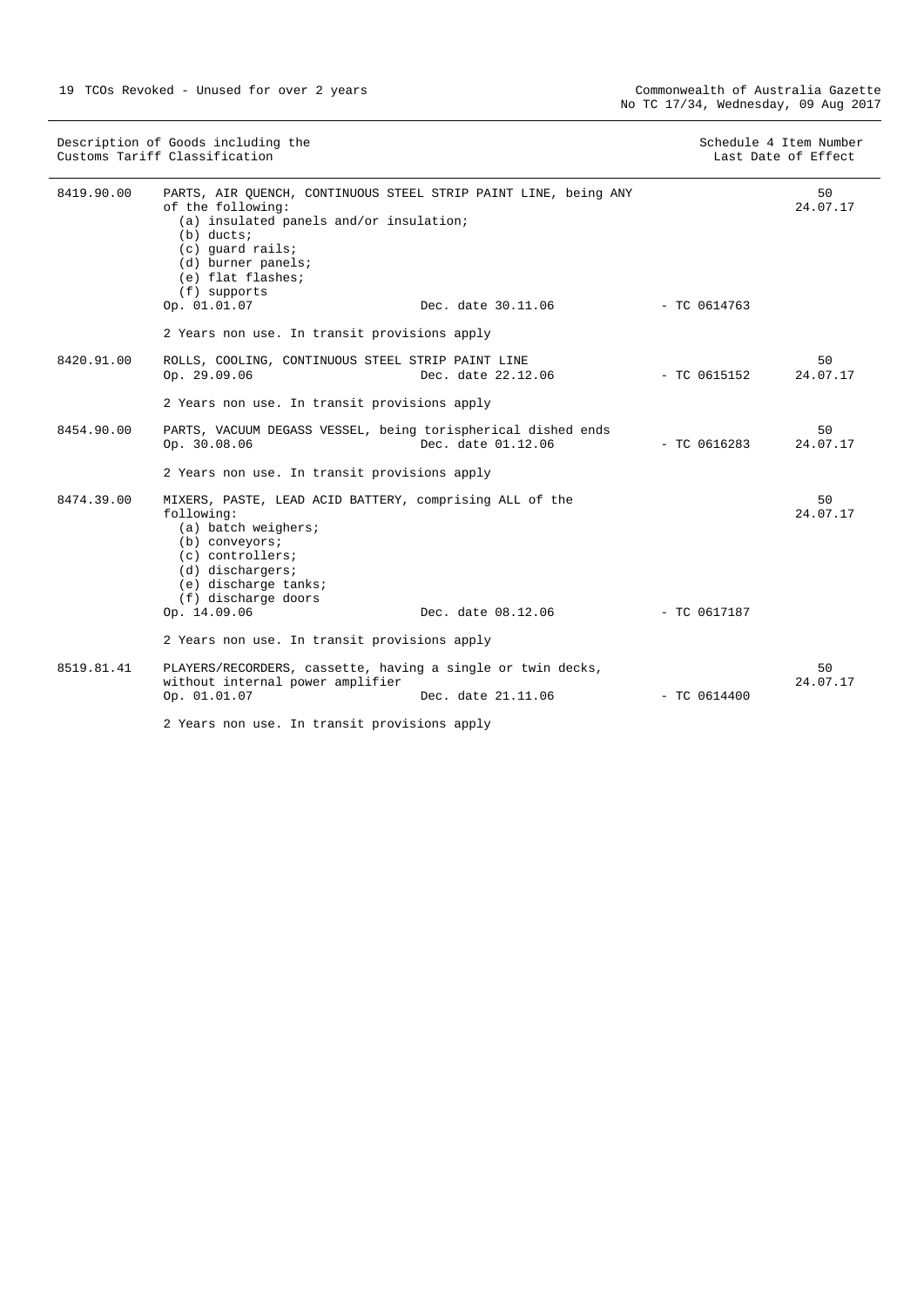Description of Goods including the Schedule 4 Item Number (Schedule 4 Item Number Customs Tariff Classification Last Date of Effect

| 9503.00.20 | DOLLS, having ALL of the following:<br>(a) fine bisque porcelain head, arms and legs;<br>(b) hand painted head with full make-up deco;<br>(c) stuffed fabric torso;<br>(d) portraying a real OR fictional character and accompanied<br>by a background story;<br>(e) permanetly-styled hair made from a blend of at least two<br>different coloured fibres;<br>(f) Certificate of Authenticity;<br>(q) clothes and accessories made of at least two of the<br>following:<br>(i) embroidery and embroidery lace;<br>(ii) wool gaberdine;<br>(iii) cream poly lace;<br>(iv) velvet;<br>$(v)$ brocade;<br>(vi) tapestry brocade;<br>(vii) printed metallic gold;<br>$(viii)$ mohair;<br>(ix) moire taffeta jacquard;<br>$(x)$ cracked lame;<br>(xi) quilted lame;<br>$(xii)$ fur;<br>$(xiii)$ silk material;<br>$(xiv)$ silk jacquard;<br>$(xv)$ silk ribbon;<br>$(xvi)$ satin;<br>(xvii) French lace;<br>(xviii) gold plated accesories;<br>(xix) maribou feather accesories;<br>(xx) ostrich feather accessories;<br>(xxi) genuine leather boots or shoes<br>Dec. date 27.11.06<br>Op. 01.01.07<br>2 Years non use. In transit provisions apply | - TC 0614596   | 50<br>24.07.17 |
|------------|------------------------------------------------------------------------------------------------------------------------------------------------------------------------------------------------------------------------------------------------------------------------------------------------------------------------------------------------------------------------------------------------------------------------------------------------------------------------------------------------------------------------------------------------------------------------------------------------------------------------------------------------------------------------------------------------------------------------------------------------------------------------------------------------------------------------------------------------------------------------------------------------------------------------------------------------------------------------------------------------------------------------------------------------------------------------------------------------------------------------------------------------|----------------|----------------|
| 9503.00.20 | SETS, DOLL, INTERACTIVE, battery operated, having ALL of the<br>following:<br>$(a)$ controllers;<br>(b) music compact discs;<br>(c) dance bases<br>Dec. date 07.12.06<br>Op. 01.01.07                                                                                                                                                                                                                                                                                                                                                                                                                                                                                                                                                                                                                                                                                                                                                                                                                                                                                                                                                          | $-$ TC 0614791 | 50<br>24.07.17 |
|            | 2 Years non use. In transit provisions apply                                                                                                                                                                                                                                                                                                                                                                                                                                                                                                                                                                                                                                                                                                                                                                                                                                                                                                                                                                                                                                                                                                   |                |                |
| 9503.00.91 | VEHICLES, toy, road or off-road, with figures and moveable parts<br>other than wheels but NOT including:<br>(a) wooden trucks with wooden wheels;<br>(b) plastic dump trucks                                                                                                                                                                                                                                                                                                                                                                                                                                                                                                                                                                                                                                                                                                                                                                                                                                                                                                                                                                   |                | 50<br>24.07.17 |
|            | Op. 01.01.07<br>Dec. date 27.11.06<br>2 Years non use. In transit provisions apply                                                                                                                                                                                                                                                                                                                                                                                                                                                                                                                                                                                                                                                                                                                                                                                                                                                                                                                                                                                                                                                             | $-$ TC 0614722 |                |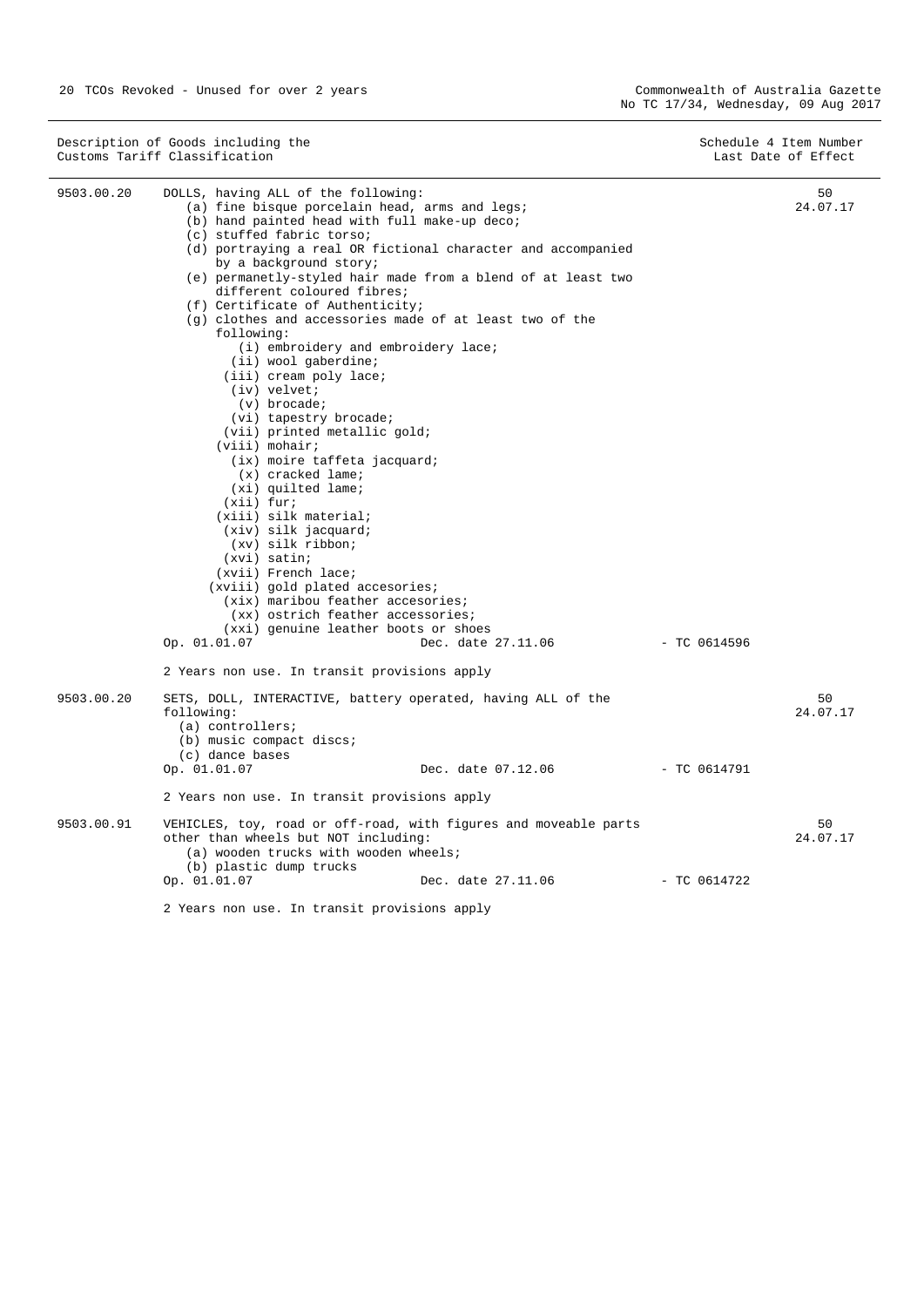### **CUSTOMS ACT 1901**

#### **TARIFF CONCESSION ORDER REVOCATION AT THE INITIATIVE OF THE COMPTROLLER-GENERAL OF CUSTOMS**

<span id="page-20-0"></span>The Tariff Concession Orders listed in THE TABLE below have been revoked.

| Customs Tariff Classification | Description of Goods including the                               | Schedule 4 Item Number<br>Last Date of Effect |
|-------------------------------|------------------------------------------------------------------|-----------------------------------------------|
| 8207.40.00                    | PARTS, COMPOSITE TOOL BODIES (HOLDERS), METAL WORKING, being ANY | 50                                            |
|                               | of the following:                                                | 04.07.17                                      |
|                               | $(a)$ anvil;                                                     |                                               |
|                               | $(b)$ axial support;<br>(c) bellevile washer;                    |                                               |
|                               | $(d)$ cassette;                                                  |                                               |
|                               | $(e)$ chipbreaker;                                               |                                               |
|                               | $(f)$ coolant adaptor;                                           |                                               |
|                               | (g) drive key;                                                   |                                               |
|                               | (h) insert key;                                                  |                                               |
|                               | (i) boring head clamp pin;                                       |                                               |
|                               | $(j)$ plug;<br>$(k)$ setting gauge;                              |                                               |
|                               | (1) sleeve (NOT being tungsten carbide);                         |                                               |
|                               | (m) adjusting screw;                                             |                                               |
|                               | $(n)$ anvil screw;                                               |                                               |
|                               | $(o)$ arbor screw;                                               |                                               |
|                               | (p) axial support screw;                                         |                                               |
|                               | (q) blanking screw;<br>$(r)$ cassette screw;                     |                                               |
|                               | (s) locking screw;                                               |                                               |
|                               | (t) retaining screw;                                             |                                               |
|                               | (u) belleville washer screws;                                    |                                               |
|                               | $(v)$ wedge screw;                                               |                                               |
|                               | $(w)$ eccentric cam;                                             |                                               |
|                               | $(x)$ level pin;                                                 |                                               |
|                               | $(y)$ clamp stud;<br>$(z)$ shim;                                 |                                               |
|                               | $(aa)$ shim pin;                                                 |                                               |
|                               | $(ab)$ driving wedge;                                            |                                               |
|                               | $(ac)$ lock nut;                                                 |                                               |
|                               | $(ad)$ punch;                                                    |                                               |
|                               | $(ae)$ clamp;                                                    |                                               |
|                               | $(af)$ shim screw;                                               |                                               |
|                               | (ag) lock pins;<br>(ah) boring bar clamp;                        |                                               |
|                               | (ai) toggle lever;                                               |                                               |
|                               | (aj) retainer pin;                                               |                                               |
|                               | $(ak)$ nest;                                                     |                                               |
|                               | (al) support blade;                                              |                                               |
|                               | (am) locating pin;                                               |                                               |
|                               | $(an)$ cartridge;<br>(ao) clamping sleeve;                       |                                               |
|                               | (ap) wedge clamp holder;                                         |                                               |
|                               | (aq) wedge clamp tool block;                                     |                                               |
|                               | (ar) nozzles (NOT being tungsten carbide);                       |                                               |
|                               | (as) clamp; i                                                    |                                               |
|                               | $(at)$ wedge;                                                    |                                               |
|                               | (au) centre pin;<br>$(av)$ O ring;                               |                                               |
|                               | (aw) mounting washer (NOT being tungsten carbide);               |                                               |
|                               | (ax) spring and pin;                                             |                                               |
|                               | (ay) stop screw;                                                 |                                               |
|                               | (az) coolant deflector;                                          |                                               |
|                               | (ba) magnetic sleeve;                                            |                                               |
|                               | (bb) blade screw;                                                |                                               |
|                               | (bc) taper pin;<br>(bd) location roller;                         |                                               |
|                               | (Continued on next page)                                         |                                               |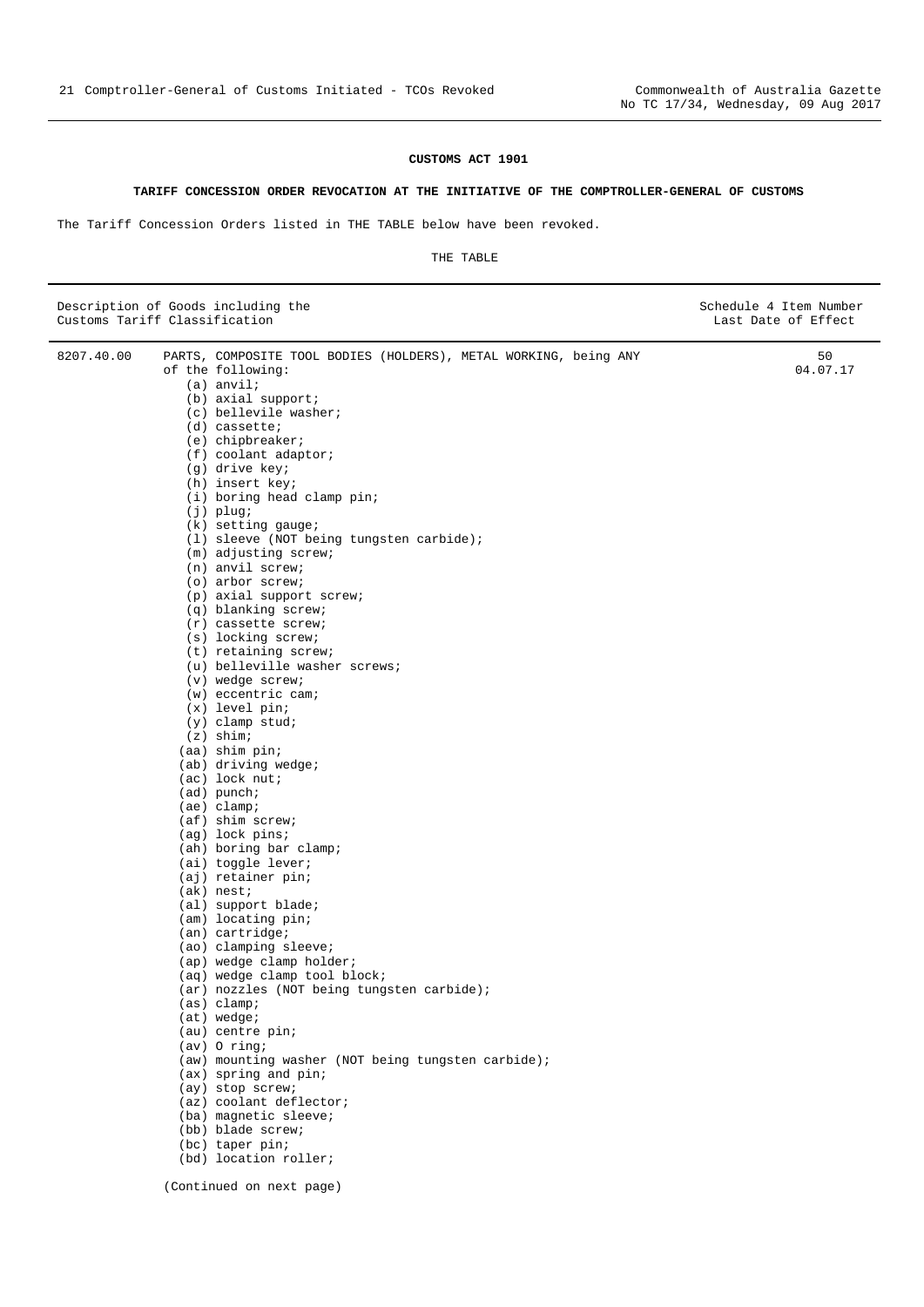Description of Goods including the Schedule 4 Item Number<br>
Customs Tariff Classification and Schedule 4 Item Number<br>
Customs Tariff Classification Customs Tariff Classification (Continued from previous page) (be) eccentric pin; (bf) insert seat including cassette; (bg) top clamp; (bh) adjustment element Op. 29.06.98 Dec. date 11.09.98 - TC 9805626 TCO revoked as per Tariff Concession Gazette Notice TC 17/29 of 5 July 2017 8207.70.00 PARTS, COMPOSITE TOOL BODIES (HOLDERS), METAL WORKING, being ANY of the following: (a) anvil; (b) axial support; (c) bellevile washer; (d) cassette; (e) chipbreaker; (f) coolant adaptor; (g) drive key; (h) insert key; (i) boring head clamp pin; (j) plug; (k) setting gauge; (l) sleeve (NOT being tungsten carbide); (m) adjusting screw; (n) anvil screw; (o) arbor screw; (p) axial support screw; (q) blanking screw; (r) cassette screw; (s) locking screw; (t) retaining screw; (u) belleville washer screws; (v) wedge screw; (w) eccentric cam; (x) level pin; (y) clamp stud; (z) shim; (aa) shim pin; (ab) driving wedge; (ac) lock nut; (ad) punch; (ae) clamp; (af) shim screw; (ag) lock pins; (ah) boring bar clamp; (ai) toggle lever; (aj) retainer pin; (ak) nest; (al) support blade; (am) locating pin; (an) cartridge; (ao) clamping sleeve; (ap) wedge clamp holder; (aq) wedge clamp tool block; (ar) nozzles (NOT being tungsten carbide); (as) clamp; (at) wedge; (au) centre pin; (av) O ring; (aw) mounting washer (NOT being tungsten carbide); (ax) spring and pin; (ay) stop screw; (az) coolant deflector; (ba) magnetic sleeve; (bb) blade screw; (bc) taper pin; (bd) location roller; (be) eccentric pin; 50 04.07.17

(Continued on next page)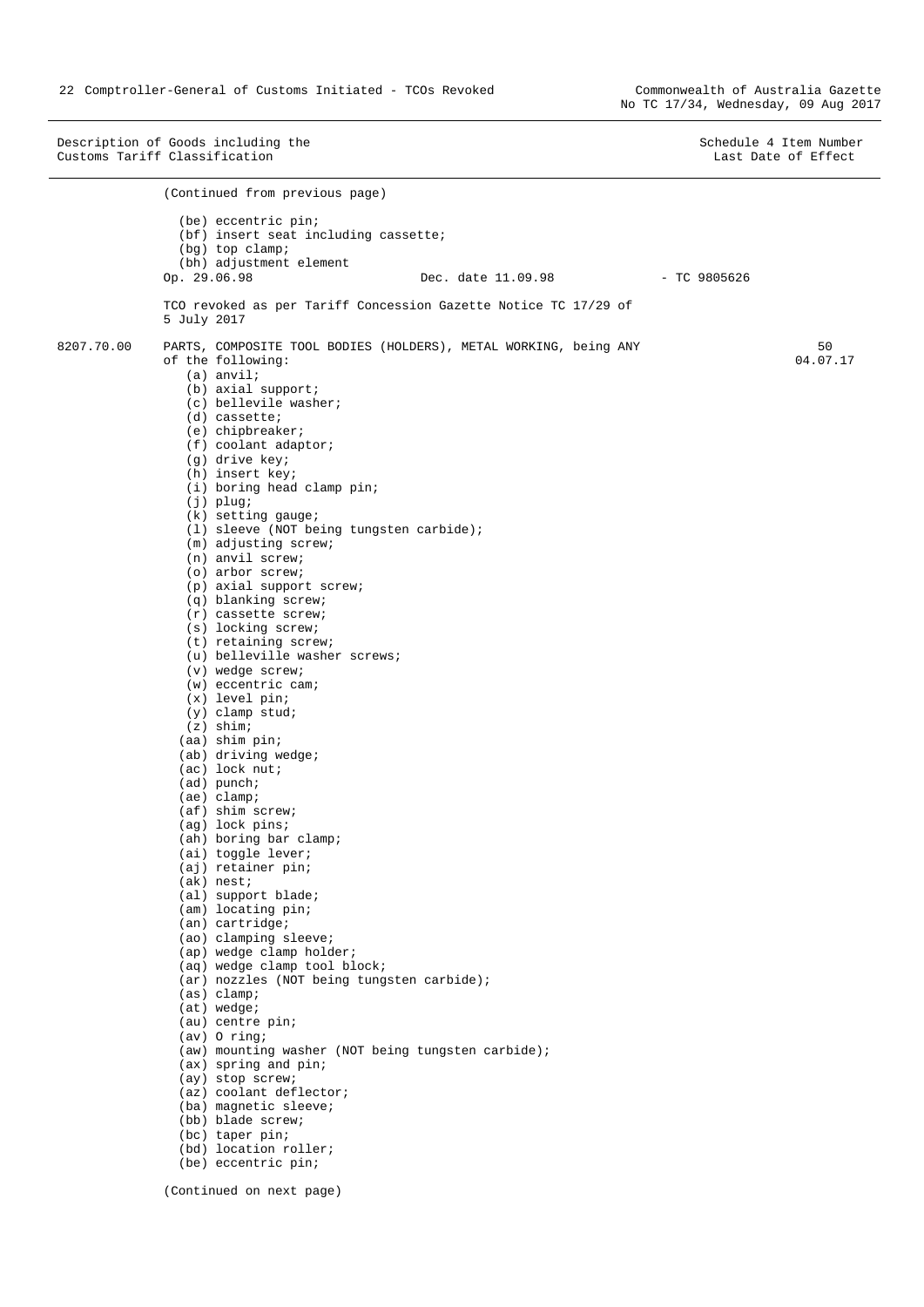Description of Goods including the Schedule 4 Item Number<br>
Customs Tariff Classification and Schedule 4 Item Number<br>
Customs Tariff Classification Customs Tariff Classification (Continued from previous page) (bf) insert seat including cassette; (bg) top clamp; (bh) adjustment element Op. 29.06.98 Dec. date 11.09.98 - TC 9805623 TCO revoked as per Tariff Concession Gazette Notice TC 17/29 of 5 July 2017 8207.80.00 PARTS, COMPOSITE TOOL BODIES (HOLDERS), METAL WORKING, being ANY of the following: (a) anvil; (b) axial support; (c) bellevile washer; (d) cassette; (e) chipbreaker; (f) coolant adaptor; (g) drive key; (h) insert key; (i) boring head clamp pin; (j) plug; (k) setting gauge; (l) sleeve (NOT being tungsten carbide); (m) adjusting screw; (n) anvil screw; (o) arbor screw; (p) axial support screw; (q) blanking screw; (r) cassette screw; (s) locking screw; (t) retaining screw; (u) belleville washer screws; (v) wedge screw; (w) eccentric cam; (x) level pin; (y) clamp stud; (z) shim; (aa) shim pin; (ab) driving wedge; (ac) lock nut; (ad) punch; (ae) clamp; (af) shim screw; (ag) lock pins; (ah) boring bar clamp; (ai) toggle lever; (aj) retainer pin; (ak) nest; (al) support blade; (am) locating pin; (an) cartridge; (ao) clamping sleeve; (ap) wedge clamp holder; (aq) wedge clamp tool block; (ar) nozzles (NOT being tungsten carbide); (as) clamp; (at) wedge; (au) centre pin; (av) O ring; (aw) mounting washer (NOT being tungsten carbide); (ax) spring and pin; (ay) stop screw; (az) coolant deflector; (ba) magnetic sleeve; (bb) blade screw; (bc) taper pin; (bd) location roller; (be) eccentric pin; (bf) insert seat including cassette; 50 04.07.17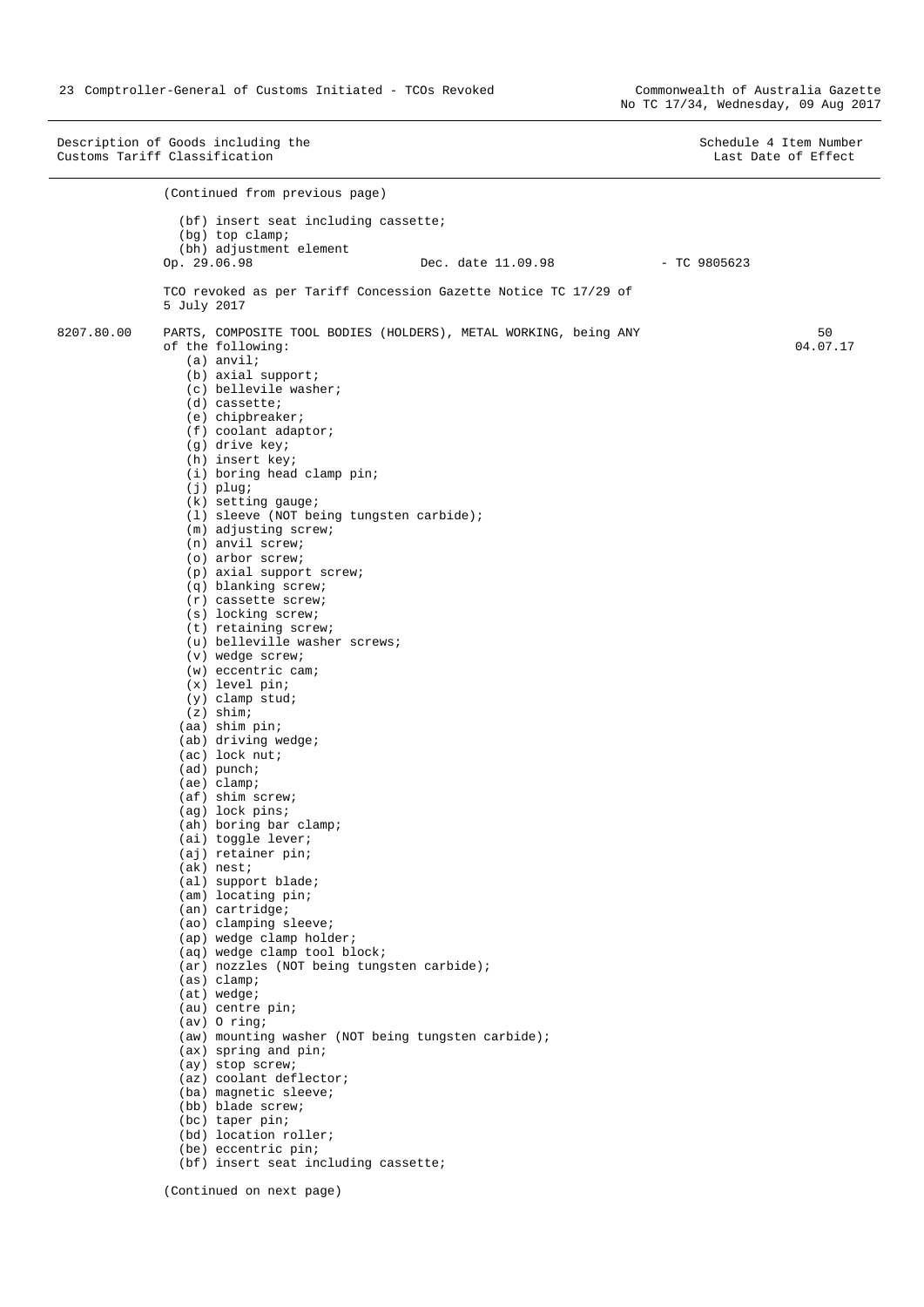Description of Goods including the Schedule 4 Item Number<br>
Customs Tariff Classification and Schedule 4 Item Number<br>
Customs Tariff Classification Customs Tariff Classification

(Continued from previous page) (bg) top clamp; (bh) adjustment element Op. 29.06.98 Dec. date 11.09.98 - TC 9805624 TCO revoked as per Tariff Concession Gazette Notice TC 17/29 of 5 July 2017